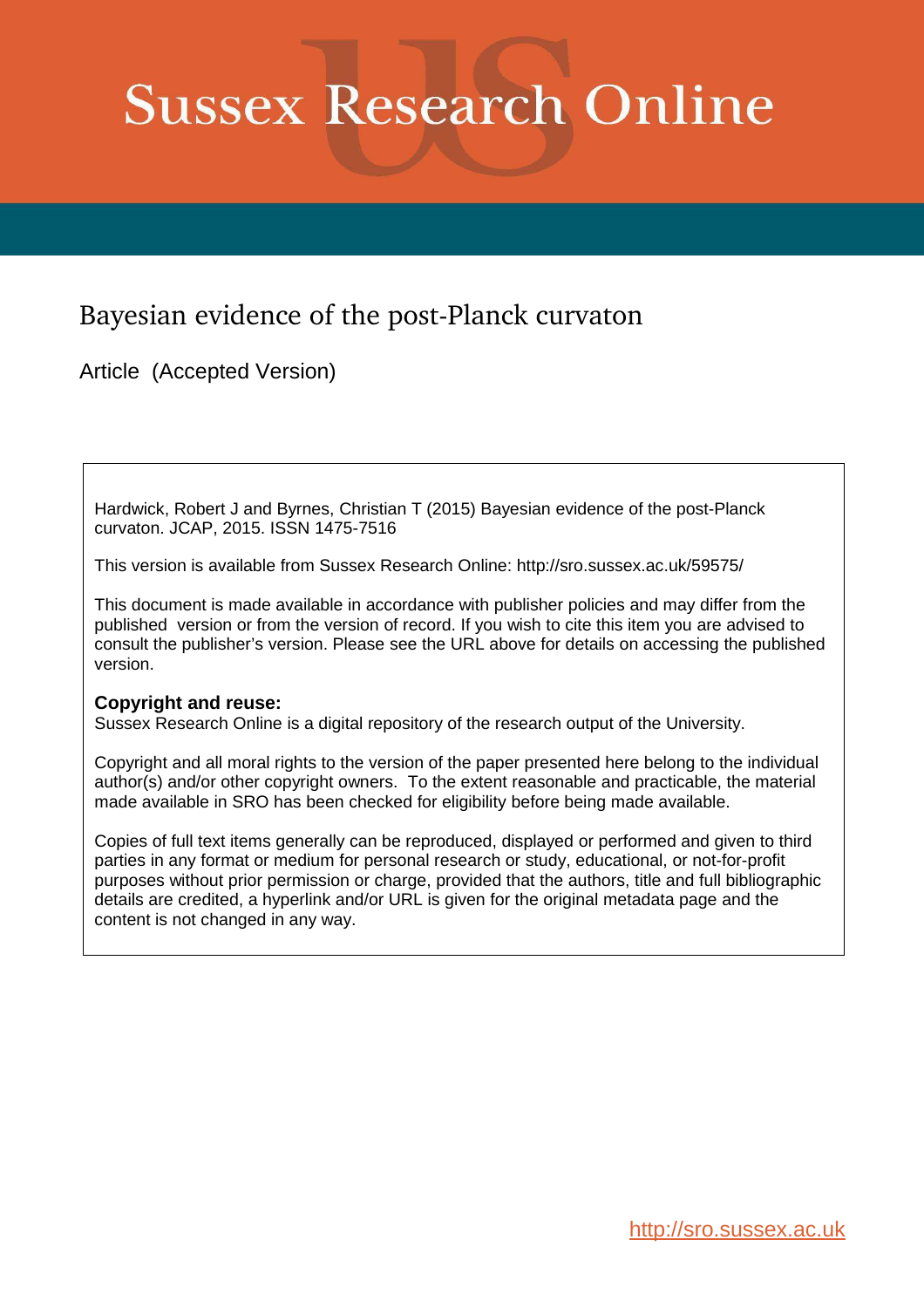## Bayesian evidence of the post-Planck curvaton

#### <span id="page-1-0"></span>Robert J. Hardwick and Christian T. Byrnes

Astronomy Centre, University of Sussex, Falmer, Brighton BN1 9QH, UK

E-mail: [r.hardwick@physics.org,](mailto:r.hardwick@physics.org) [c.byrnes@sussex.ac.uk](mailto:c.byrnes@sussex.ac.uk)

Abstract. We perform a Bayesian model comparison for scenarios within the quadratic curvaton model, determining the degree to which both are disfavoured with respect to the ΛCDM concordance model and single-field quadratic inflation, using the recent Planck data release. Despite having three additional model parameters, the simplest curvaton scenario is not disfavoured relative to single-field quadratic inflation, and it becomes favoured against this single-field model when we include the joint BICEP/Keck/Planck analysis. In all cases we assume an instantaneous inflaton decay and no surviving isocurvature perturbations. Despite the success of Planck reaching its forecast measurement accuracy, we show that the current constraints on local non-Gaussianity are insufficiently precise to have any significant impact on the evidence ratios so far. We also determine the precision  $\sigma(f_{\rm NL})$  required by future measurements assuming a fiducial value of  $f_{\text{NL}} = -5/4$  or 10.8 to no longer disfavour the curvaton against the ΛCDM parametrisation, and we discuss the effect that the predicted increase in precision from future measurements on  $f_{\rm NL}$  may have. We show that our results are not very sensitive to our choice of priors.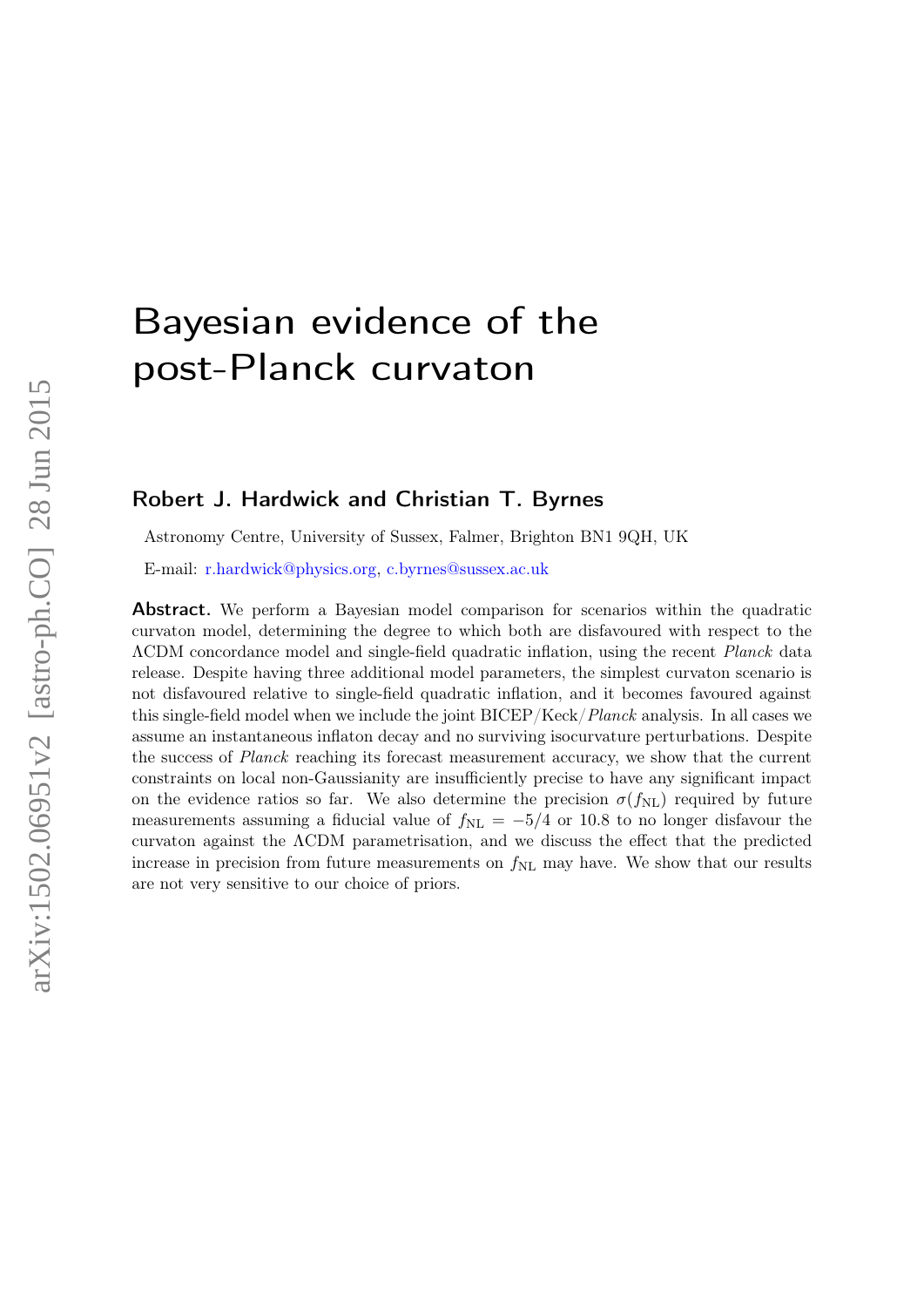#### **Contents**

| 1 Introduction                         |          |
|----------------------------------------|----------|
| 2 The curvaton scenario                | $\bf{2}$ |
| 3 Model Selection                      | 5        |
| 3.1 Selection methods and prior ranges | 5        |
| 3.2 Calculating the evidences          | 8        |
| Discussion<br>3.3                      | 11       |
| 4 Conclusions                          | 12       |

#### 1 Introduction

<span id="page-2-0"></span>Following the recent *Planck* data release, which has not detected any clear deviation from the predictions of the simplest single-field inflationary models, it is interesting to ask whether this should be taken as evidence that inflation was driven by a single field, or whether the data is still not good enough to discriminate between single and multiple-field models of inflation. In general, more complex models may have a better fit because they have more parameters which can be tuned, but they should be penalised if large amounts of parameter space are a bad fit to the data.

We study the curvaton scenario, which is one of the most popular and widely studied multifield models of inflation. In the original scenario  $[1-3]$  $[1-3]$  (see also  $[4, 5]$  $[4, 5]$ ), the curvaton field generates the primordial curvature perturbation while the inflaton field drives inflation. By definition, the curvaton field is light and subdominant during inflation, but its energy density grows relative to the background energy density after inflation ends, due to the curvaton decaying much later than the inflaton. The curvaton scenario is perhaps the best known scenario for generating large non-Gaussianity (of the local shape), a potential signature which Planck has constrained much more tightly than the WMAP satellite but not detected. Building on the original scenario, one can also consider mixed scenarios in which both the inflaton and curvaton significantly contribute to the power spectrum  $[6, 7]$  $[6, 7]$ , or the inflating curvaton scenario [\[8](#page-14-5)[–11\]](#page-14-6), which changes the observational predictions of the model.

We perform the first Bayesian analysis of the "simplest" curvaton scenario, consisting of an inflaton and a curvaton field both with quadratic potentials. This model was originally studied in 2002 [\[12\]](#page-14-7), an analysis of the observables produced was performed in 2008 [\[10\]](#page-14-8) and the predictions of the model were revisited following the BICEP2 data release in 2014 [\[13\]](#page-14-9). While those papers studied the predictions and parameter space of the model, there has been no work asking whether the data prefers the addition of the curvaton field. Interestingly, although this model is famous as a means of generating large non-Gaussianity, we find it is not the non-detection of non-Gaussianity which puts this model under observational pressure.

Recent papers have conducted comprehensive model selection analyses over parameter spaces from single-field inflationary potentials [\[14–](#page-14-10)[18\]](#page-14-11) yet when reviewing the literature, there appears to be very little using the Bayesian paradigm over multi-field models such as the curvaton. We note that a Bayesian analysis with WMAP data of a Peccei-Quinn field has previously been performed in 2004 [\[19\]](#page-14-12) which is effectively a physically motivated mixed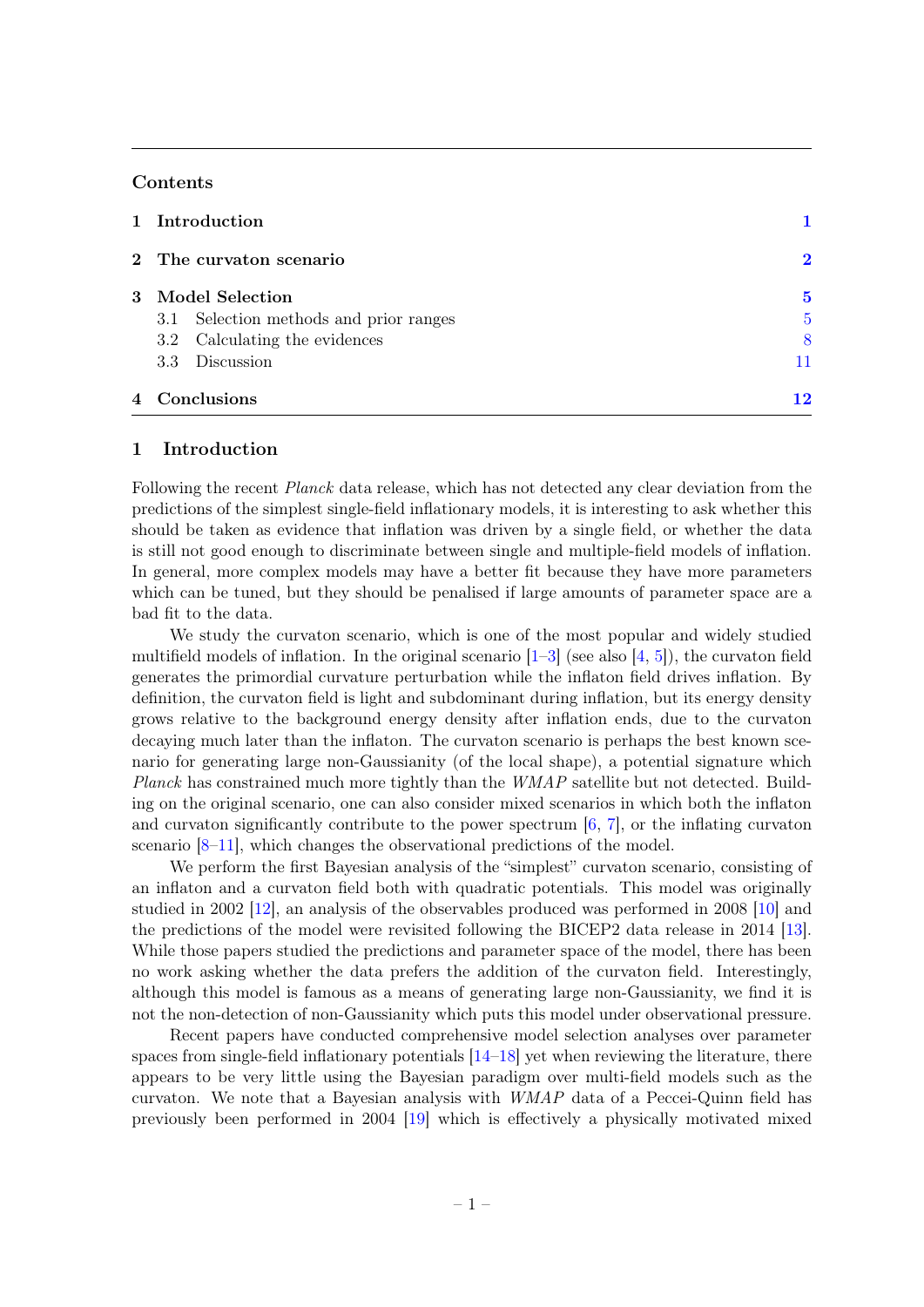inflaton-curvaton generation of the curvature perturbation. Best-fit parameter values over the  ${n<sub>s</sub>, r}$  space have also been previously obtained in [\[20\]](#page-14-13) and sampling over the same space in [\[9\]](#page-14-14), both for different choices of prior.

Conducting a model comparison on the curvaton presents a interesting test of how discerning the current data is, given that the choice of prior on parameters within the model can be difficult and misleading in certain cases. A particular choice of prior to carefully consider will be that of the vacuum expectation value of the curvaton  $\sigma_*$ , which we choose to have either a Gaussian or flat prior — a physically motivated or statistically relevant choice respectively — and it is important to discuss how independent of these prior choices our conclusions are.

In this work; we make the initial step in discerning how a model selection on the curvaton is to be accomplished; we perform a Bayesian analysis to ascertain how much the data may prefer, if at all, the single-field quadratic inflaton over adding a quadratic curvaton; and we quantify how useful future measurements on local-type primordial non-Gaussianity [\[21](#page-14-15)[–24\]](#page-15-0) will be to favour or disfavour the curvaton.

#### 2 The curvaton scenario

We shall firstly review the general predictions of the curvaton model with potential [\[12\]](#page-14-7)

$$
V(\phi,\sigma) = \frac{1}{2}M^2\phi^2 + \frac{1}{2}m^2\sigma^2,
$$
\n(2.1)

that can be used to make predictions of 4 specific observational parameters: the power spectrum amplitude  $\mathcal{P}_{\zeta}$ , the scalar spectral index  $n_s$ , the tensor-to-scalar ratio r and the nonlinearity parameter  $f_{\rm NL}$  which characterises the degree of local type non-Gaussianity.

To find the total power spectrum, one simply sums the inflaton  $\mathcal{P}_{\zeta}^{\phi}$  $P^{\phi}_{\zeta}$  and curvaton  $\mathcal{P}^{\sigma}_{\zeta}$ contributions

$$
\mathcal{P}_{\zeta} = \mathcal{P}_{\zeta}^{\phi} + \mathcal{P}_{\zeta}^{\sigma} = \frac{V^3}{12\pi^2 (\partial_{\phi} V)^2 M_P^4} \bigg|_{*} + \frac{r_{\text{dec}}^2 V}{27\pi^2 \sigma^2 M_P^2} \bigg|_{*} , \qquad (2.2)
$$

where '∗' hereafter denotes the value as the current scale crossed the horizon during inflation,  $M_P$  is the reduced Planck mass and  $r_{\text{dec}}$  is defined as [\[1\]](#page-13-0)

$$
r_{\rm dec} = \frac{3\rho_{\sigma}}{3\rho_{\sigma} + 4\rho_{\phi}}\Big|_{\rm dec},\qquad(2.3)
$$

<span id="page-3-0"></span>where 'dec' denotes evaluation at curvaton decay time. In the original curvaton model one assumes that  $\mathcal{P}_{\zeta}^{\phi}$  $\zeta$  is negligible, we here are more general and allow an arbitrary contribution to the power spectrum from both fields, significantly increasing the available parameter space for curvaton-like scenarios [\[6,](#page-14-3) [7\]](#page-14-4).

The slow-roll parameters are

$$
\epsilon \equiv \frac{M_P^2}{2} \left( \frac{\partial_\phi V}{V} \right)^2 \Big|_* \simeq -\frac{\dot{H}_*}{H_*^2} \simeq \frac{1}{2N_*}, \qquad \eta_\phi \equiv M_P^2 \frac{\partial_\phi^2 V}{V} \Big|_* \simeq \frac{1}{2N_*},
$$
  

$$
\eta_\sigma \equiv M_P^2 \frac{\partial_\sigma^2 V}{V} \Big|_* \simeq \frac{m^2}{M^2} \frac{1}{2N_*},
$$
 (2.4)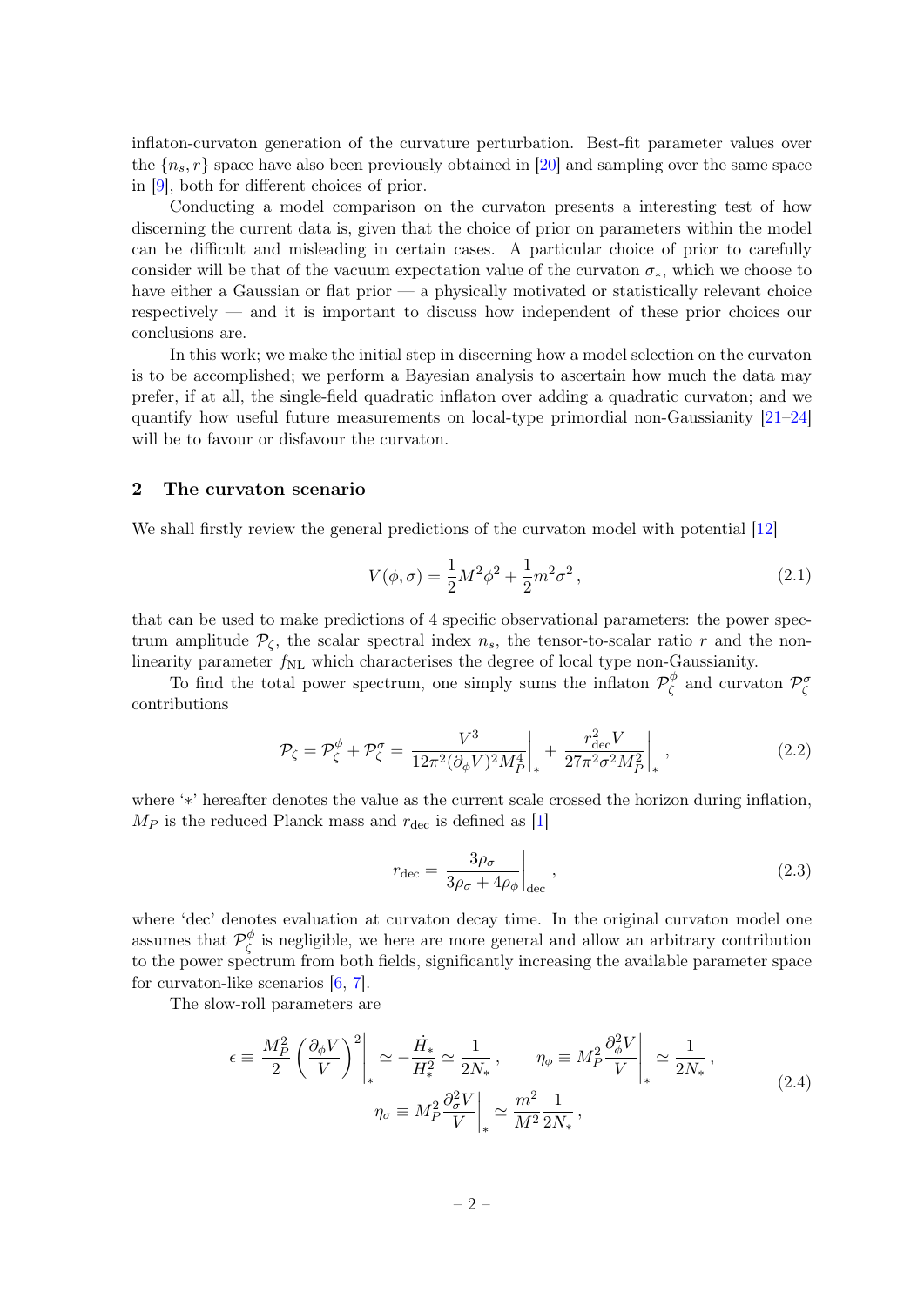<span id="page-4-0"></span>where  $\partial_a^2 \equiv \frac{\partial^2}{\partial a^2}$  and  $N_*$  is the number of efolds during inflation from when the current scale crossed the horizon until the end of inflation (denoted by a subscript 'end' below), which is given by

$$
N_* = \ln\left(\frac{a_{\text{end}}}{a_*}\right) \simeq \frac{1}{M_P^2} \frac{\phi_*^2}{4}.
$$
\n(2.5)

Note that the curvaton provides a negligible contribution to  $\epsilon$  because the inflaton dominates the total energy density as it drives inflation.

Using the slow-roll parameters one can find the spectral index [\[25\]](#page-15-1)

$$
n_s - 1 = \frac{\mathcal{P}_{\zeta}^{\sigma}}{\mathcal{P}_{\zeta}} (-2\epsilon + 2\eta_{\sigma}) + \frac{\mathcal{P}_{\zeta}^{\phi}}{\mathcal{P}_{\zeta}} (-6\epsilon + 2\eta_{\phi}), \qquad (2.6)
$$

derived by parameterising the degree to which the inflaton fluctuations contribute to the total (i.e. observed) power spectrum amplitude  $\mathcal{P}_{\mathcal{C}}$ . For a given value of  $\epsilon$ , the tensor-to-scalar ratio can only be suppressed compared to its single-field value, and is given by [\[25\]](#page-15-1)

$$
r = \frac{\mathcal{P}_{\zeta}^{\phi}}{\mathcal{P}_{\zeta}} 16\epsilon. \tag{2.7}
$$

Local non-Gaussianity is a characteristic observable of the multifield inflation models which if detected would rule out all single-field inflationary models [\[26\]](#page-15-2) (however see [\[27–](#page-15-3)[29\]](#page-15-4)). The curvaton model can produce  $10^5 \ge f_{NL} \ge -5/4$  partially depending on how late the curvaton decays, parametrised by  $r_{\text{dec}}$ , where [\[13\]](#page-14-9)

$$
f_{\rm NL} = \frac{5}{12} \left( \frac{\mathcal{P}_{\zeta}^{\sigma}}{\mathcal{P}_{\zeta}} \right)^2 \left( \frac{3}{r_{\rm dec}} - 4 - 2r_{\rm dec} \right), \qquad (2.8)
$$

where  $r_{\text{dec}} = 1$  acts as an attractor for the majority of points within its parameter space, because  $r_{\text{dec}}$  initially grows quickly and then asymptotes to unity once it dominates the background energy density, unless the curvaton decays early enough. We therefore find  $f_{\rm NL}$  =  $-5/4$  in the limit of  $\mathcal{P}_{\zeta}^{\phi} \ll \mathcal{P}_{\zeta}$  and a sufficiently late decaying curvaton. For the choice of priors we make (which are broad), we find the majority of non-Gaussianity values are in the region  $10 \gtrsim f_{\text{NL}} \ge -5/4$  and are hence not in tension with observations.

Implicit in all of the expressions above,  $N_*$  has a general expression in all quadratic curvaton models. By assuming instantaneous inflaton decay [\[13\]](#page-14-9)

$$
N_* = 58 + \frac{1}{4} \ln \frac{\mathcal{P}_{\zeta}^{\phi}}{\mathcal{P}_{\zeta}} - \frac{1}{4} N_{\text{mat}} , \qquad (2.9)
$$

where  $N_*$  is taken to correspond to the horizon crossing time of the *Planck* pivot scale,  $k_* = 0.05 \text{Mpc}^{-1}$ . The expression includes  $N_{\text{mat}}$ , the number of efolds with a matter-like equation of state caused by the curvaton field, while it oscillates after becoming dominant. If the curvaton never dominates the background energy density then  $N_{\text{mat}} = 0$ .

The key value of  $r_{\text{dec}} = 3/7$  corresponds to inflaton-curvaton equality,  $\rho_{\phi} = \rho_{\sigma}$  at the curvaton decay time, at which time the Hubble parameter equals the curvaton decay rate,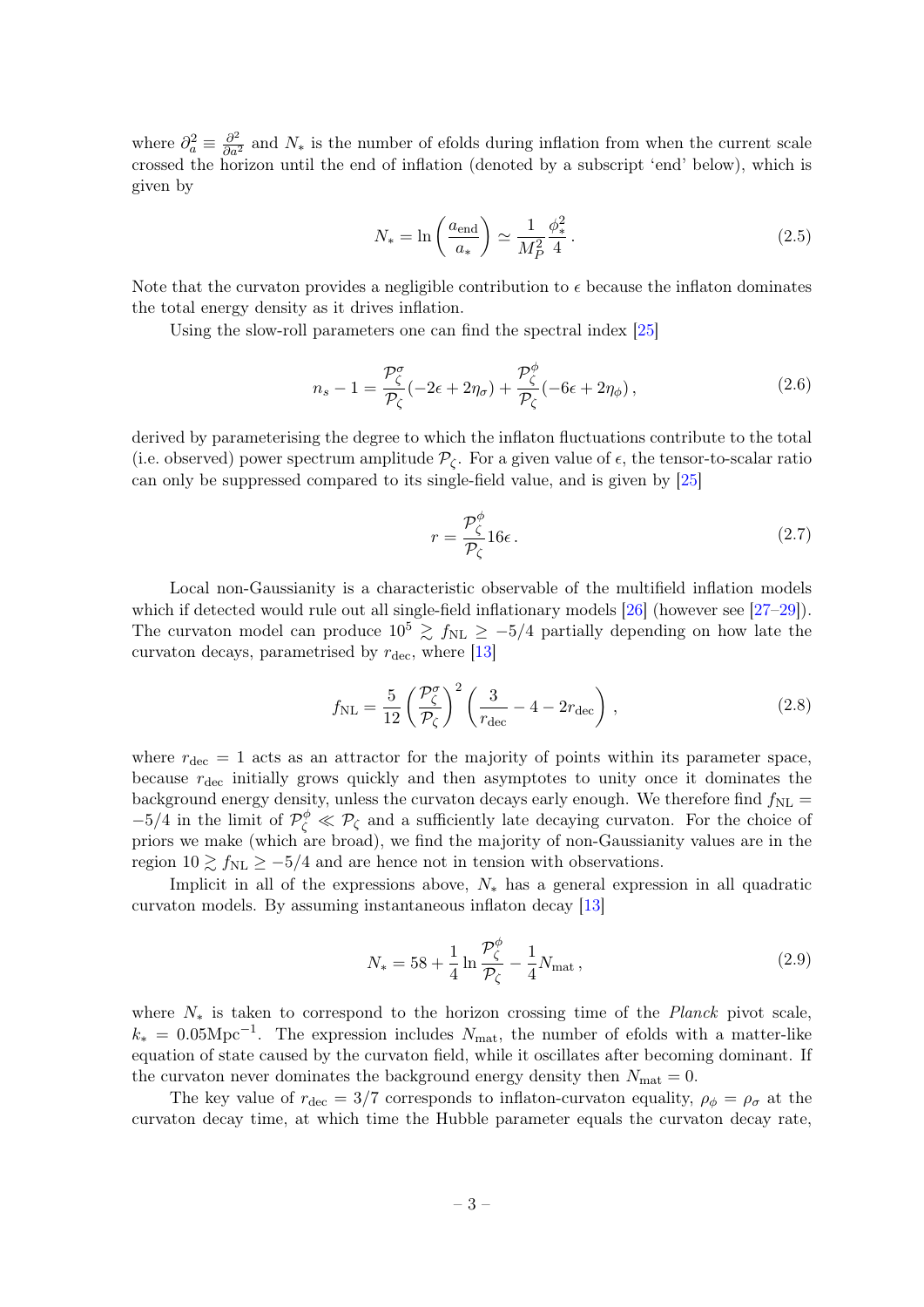$\Gamma_{\sigma} \equiv H|_{\text{dec}}$ . We find two regimes are possible. Firstly, for  $\Gamma_{\sigma} > H_{\text{eq}}$  the curvaton decays before it can dominate the total energy density and  $N_{\text{mat}} = 0$ . Secondly, using the relation [\[12\]](#page-14-7)

$$
r_{\rm dec} = \left(1 + \frac{4\rho_{\phi}}{3\rho_{\sigma}}\bigg|_{\rm dec}\right)^{-1} = \left(1 + \sqrt{\frac{\Gamma_{\sigma}}{m}} \frac{8M_P^2}{\sigma_*^2}\right)^{-1}.
$$
 (2.10)

we can obtain an expression for  $N_{\text{mat}}$  in the opposite regime  $\Gamma_{\sigma} < H_{\text{eq}}$ , which means that the curvaton decays after it dominates the energy density with  $r_{\text{dec}} \geq 3/7$  and

$$
N_{\text{mat}} \simeq \frac{2}{3} \ln \frac{m\sigma_*^4}{36M_P^4 \Gamma_\sigma} \,. \tag{2.11}
$$

We note that by setting  $\mathcal{P}_{\zeta}^{\phi} = \mathcal{P}_{\zeta} \gg \mathcal{P}_{\zeta}^{\sigma}$  in all of the expressions above one retrieves the predictions of the single-field quadratic inflaton which becomes a limiting case of the curvaton model in which no significant perturbations are generated by the curvaton but  $N_*$  may still vary through equation  $(2.9)$  and  $N_{\text{mat}}$ , which is zero without the curvaton. The curvaton models are therefore found by setting arbitrary power spectra of the inflaton and curvaton in the equations above, yielding 3 interesting scenarios in particular:

- <span id="page-5-1"></span><span id="page-5-0"></span>1. The **mixed inflaton-curvation** scenario allows free choice of any sensible  $M$  so that both inflaton and curvaton fluctuations may significantly contribute to the power spectrum. This introduces a free effective parameter  $\mathcal{P}_{\zeta}^{\phi}$  $\zeta^\varphi/\mathcal{P}_\zeta.$
- 2. The pure curvaton scenario is a subset of the mixed inflaton-curvaton scenario, matching the original model proposed by  $[1]$ . The curvaton is the sole generator of the fluctuations, i.e.  $\mathcal{P}_{\zeta}^{\phi} \ll \mathcal{P}_{\zeta}$ .
- 3. The dominant curvaton decay scenario is a subset of the pure curvaton scenario which fixes  $r_{\text{dec}} = 1$  ( $f_{\text{NL}} = -5/4$ ) where the curvaton decays only after it has become dominant in the energy density.  $r_{\text{dec}} = 1$  is the most likely value for both of the curvaton scenarios considered above, so this is an interesting case to consider.

It is important to note that in all of the scenarios above we assume that there are no surviving isocurvature modes, which in practise means that either the curvaton dominates before decay and/or that the Universe thermalises after the curvaton decay. Whether the isocurvature perturbations survive until the CMB forms depends on the microphysics of reheating and this is beyond the scope of our investigation. At any rate, the assumption that the Universe fully thermalises necessarily ensures full isocurvature decay.

We note that throughout this paper we make the common simplifying assumption that the inflaton does not decay into the curvaton after inflation. However several papers have shown that even if only a small fraction of the inflaton field decays into the curvaton [\[5,](#page-14-2) [30\]](#page-15-5) then the amplitude of the curvaton perturbations  $\delta \rho_{\sigma}/\rho_{\sigma}$  is suppressed and that the value of  $f_{\rm NL}$  may be enhanced. Including this effect goes beyond the scope of this paper, but the increased freedom in  $f_{\rm NL}$  may make the Planck non-Gaussianity constraints more effective in this case.

Fig. [1](#page-6-0) illustrates the extrema boundaries available to the curvaton scenario over  ${n<sub>s</sub>, r}$ space in this paper. The single field inflaton is represented by the larger black point corresponding to  $N_* = 58$  from equation [\(2.9\)](#page-3-0) which corresponds to a single point because we assume instantaneous decay of the inflaton. As shown in Fig. [1,](#page-6-0) the tensor-to-scalar ratio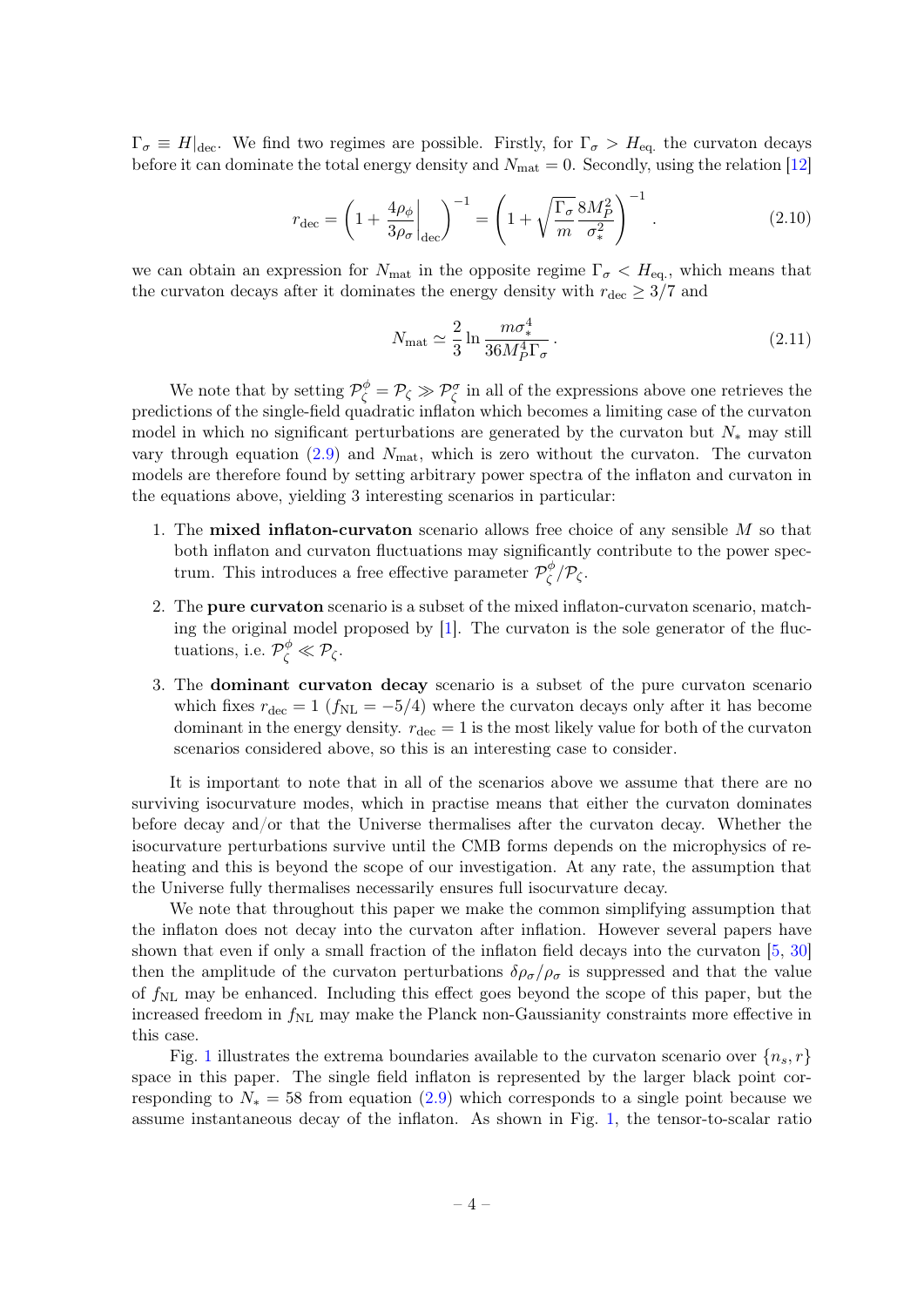can be larger than the single-field value, in the case where the curvaton perturbations are negligible but its effect on the background evolution generates a large  $N_{\text{mat}}$ , which can reduce  $N_*$  to a minimum of  $N_* = 48$ , making  $\epsilon$  larger. The mixed inflaton-curvaton scenario is found from all points within the region defined between the three black lines. The predictions of the pure and dominant curvaton scenarios lie along the bottom of the plot  $(r \simeq 0)$  between the two black lines.

We note that Fig. [1](#page-6-0) is derived using the single field consistency relation for  $r -$  this is used to evaluate r with a pivot scale  $k_* = 0.002 \text{Mpc}^{-1}$  – but by contrast the scalar spectral index  $n<sub>s</sub>$  has no associated scale because the running is assumed to be 0. This leaves us with a small fundamental error in the exact placement of the point over  $\{n_s, r\}$  for the single field model because it predicts that both  $n_s$  and r change equally with the pivot scale  $(n_s \propto r \propto 1/N_*)$ . The current constraint on the scalar running  $dn_s/d\ln k = -0.003 \pm 0.007$  [\[14\]](#page-14-10) is close to 0, therefore we do not expect this effect to be significant to our overall analysis. In Fig. [1](#page-6-0) we calculate  $n_s$  and r at the usual Planck pivot scale of 0.05Mpc<sup>-1</sup> using [\(2.9\)](#page-3-0), which is the best choice for the spectral index but does introduce a small error into  $r$  when it is large.

#### 3 Model Selection

#### 3.1 Selection methods and prior ranges

In the attempt to quantify the degree to which the current data is able to discern between models, one might expect the curvaton to be largely disfavoured against a single-field potential using the Bayesian approach. The curvaton boasts two additional parameters to its potential, plus the late time parameter  $r_{\text{dec}}$  with no further constraints, thereby losing 'efficiency' in statistical fitting.

We shall show that the curvaton performs much better than one might expect, highlighting some of the weakness in current data so far in discerning between models. In particular, the curvaton is not disfavoured against single-field quadratic inflation. To this end, we now briefly review the model selection methods used here.

<span id="page-6-0"></span>We maximise the model likelihood  $\mathcal L$  taking into account the data provided by *Planck* [\[31\]](#page-15-6) to find  $\Delta \chi^2_{eff}$ 

$$
\Delta \chi_{eff}^2 \equiv 2[\ln \mathcal{L}_{\text{max}}(\mathcal{M}_1) - \ln \mathcal{L}_{\text{max}}(\mathcal{M}_2)]. \tag{3.1}
$$

Models which fare well in a comparison using  $\Delta \chi_{eff}^2$  may not be as statistically favourable in the Bayesian paradigm due to a wastage of parameter space penalised by the evidence  $\mathcal E$ with model parameters  $k$ 

$$
\mathcal{E} = \int d^k x \Pr(\mathbf{x}|\mathcal{M}) \mathcal{L}(data|\mathbf{x}), \qquad (3.2)
$$

in ratio with another reference model and is typically quoted logarithmically. Once calculated, the  $\ln(\mathcal{E}/\mathcal{E}_{ref})$  values must have some measure to correctly interpret their relevance in a model comparison, one such scale used in [\[32\]](#page-15-7) is that of Jeffrey's which is shown in Table [1.](#page-6-1) We are careful here to note that the Jeffrey's scale cannot be used as much more than a guideline, especially in instances where models appear to have similar evidences as it can be shown to be an incomplete comparison tool [\[33\]](#page-15-8).

<span id="page-6-1"></span>An important concept with the introduction of Bayesian statistics is the choice of priors, which may be categorised as either physically motivated or non-informative (Jeffrey's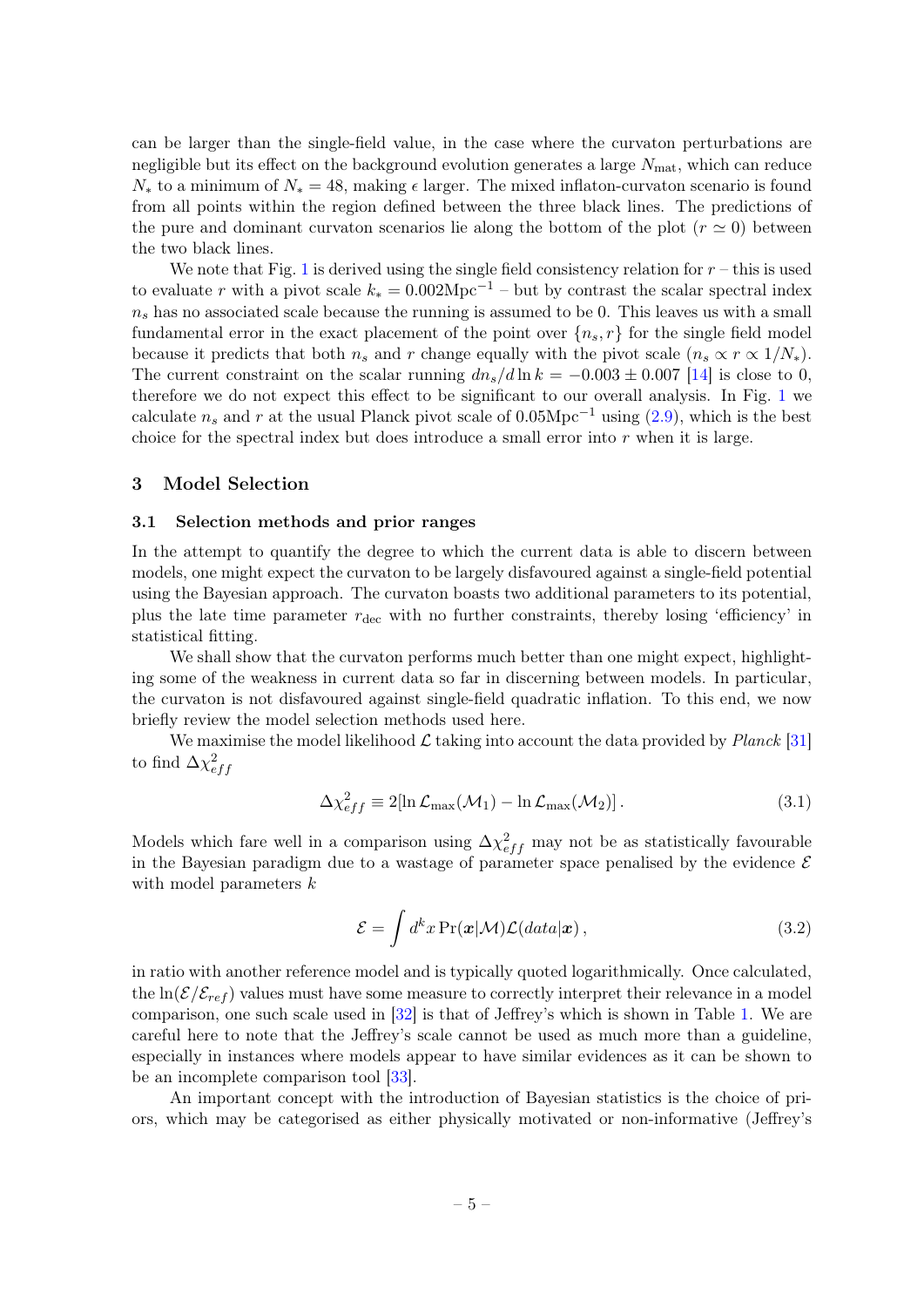

<span id="page-7-0"></span>**Figure 1.** The  ${n_s, r}$  plot taken from [\[14\]](#page-14-10) outlining the regions where the larger dot is the inflaton single field inflaton limit at  $N_* = 58$ , the black lines contain the mixed inflaton-curvaton and the  $r = 0$ values within this region belong to the pure curvaton scenarios. The left black line that corresponds to N<sup>∗</sup> = 48 at the top is essentially straight due to an approximate cancellation between the second and third terms of equation [\(2.9\)](#page-3-0). The right hand black line follows by maximising  $N_*$  and m, whose upper limit we set as  $m = M/2$  so that the curvaton does not roll significantly during inflation and in agreement with [\[13\]](#page-14-9). However the plot differs from the equivalent one in [\[13\]](#page-14-9) because we here calculate the allowed range of N<sup>∗</sup> as a function of all the model parameters, rather than assuming a fixed range of N∗. The Planck data used in this paper corresponds to the blue contours and region.

| $ \ln(\mathcal{E}/\mathcal{E}_{ref}) $ | Interpretation           |  |
|----------------------------------------|--------------------------|--|
| < 1                                    | Inconclusive             |  |
| $1 - 2.5$                              | Weak evidence            |  |
| $2.5 - 5$                              | <i>Moderate evidence</i> |  |
| > 5                                    | Strong evidence          |  |

**Table 1.** The adapted Jeffrey's scale as used in [\[32\]](#page-15-7) that assigns meaning to  $\ln(\mathcal{E}/\mathcal{E}_{ref})$  values.

prior) [\[34\]](#page-15-9), the latter of which is proportional to the square root of the Fisher information determinant.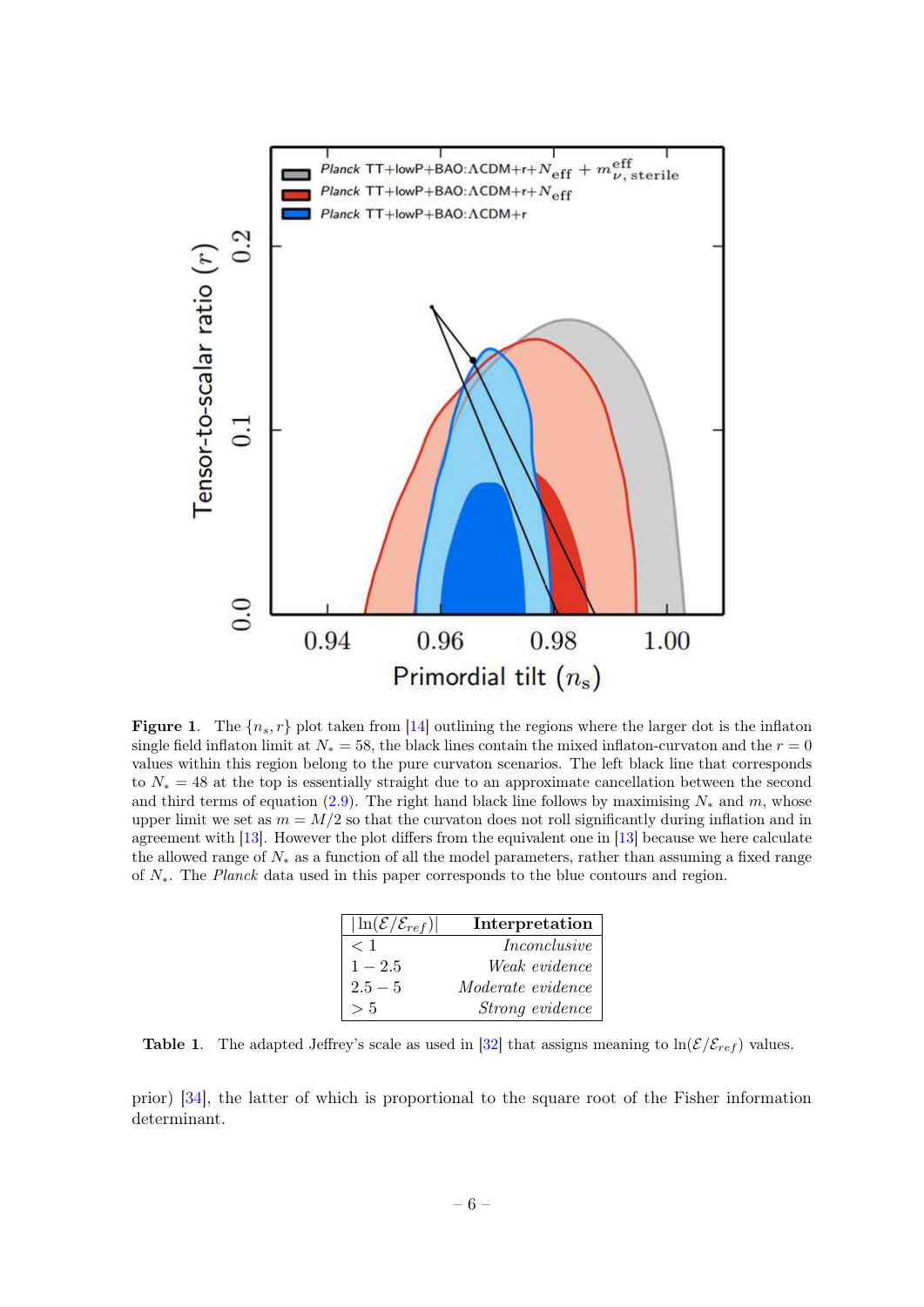<span id="page-8-1"></span>

| <b>Model Scenarios</b>  | Prior ranges and constraints $(M_P = 1)$                                                                                    |  |
|-------------------------|-----------------------------------------------------------------------------------------------------------------------------|--|
| Single field inflaton   | $-4 > log_{10}(M) > -6.75$ [15]                                                                                             |  |
| Mixed inflaton-curvaton | $-4 > log_{10}(M) > -15.3$ [15]                                                                                             |  |
|                         | $\log_{10}(M/2) > \log_{10}(m) > -39$ [12]                                                                                  |  |
|                         | (flat or Gaussian) $ \sigma_*  < 0.01$ [7]                                                                                  |  |
|                         | $\log_{10}(m) > \log_{10}(\Gamma_{\sigma}) > -39$ [12]                                                                      |  |
| Pure curvaton           | Mixed inflaton-curvaton subset with extra constraint:                                                                       |  |
|                         | $\mathcal{P}_c^{\phi} \lesssim 0.01(\mathcal{P}_c^{\phi} + \mathcal{P}_c^{\sigma}) = 0.01\mathcal{P}_c$                     |  |
| Dominant curvaton decay | Pure curvation subset with extra constraint:                                                                                |  |
|                         | $r_{\text{dec}}=1$                                                                                                          |  |
|                         | $\Rightarrow$ log <sub>10</sub> $(m)$ + 4 log <sub>10</sub> $(\sigma_*)$ – 4 > log <sub>10</sub> $(\Gamma_{\sigma})$ (2.10) |  |
| ACDM concordance        | $1.02 > n_s > 0.9$ [15]                                                                                                     |  |
|                         | $3.2 > \ln(10^{10} \mathcal{P}_c) > 3.0$ [15]                                                                               |  |
|                         | $r = 0$ [15]                                                                                                                |  |

<span id="page-8-0"></span>Table 2. The list of prior ranges for all of the inflationary scenarios discussed in the text. In all models we set an overall prior of  $10^{-7} > \mathcal{P}_{\zeta} > 10^{-11}$ , emulating [\[15\]](#page-14-16). Unlike [15] we do not set a prior on  $N_*$ , because it can be precisely calculated after all of the above model parameters have been specified. In the case of the curvaton scenarios we have placed an additional constraint of  $10^{-7} > \mathcal{P}_{\zeta}^{\sigma} > 10^{-11}.$ 

We present our prior ranges for the scenarios discussed previously with our rationale in Table [2,](#page-7-0) where we shall now discuss our choices. The single field quadratic model in Table [2](#page-7-0) sets a non-informative logarithmic prior only on  $M$ , matching that of [\[15\]](#page-14-16) as we find that  $N_* = 58$  from equation [\(2.9\)](#page-3-0) for an instantaneous decay scenario (which means that the Hubble crossing value of  $\phi$  is not a free parameter).

In all curvaton models we set a logarithmic prior over  $M$  to match the single-field inflation model. In the mixed inflaton-curvaton scenario,  $M$  is given a full range between its upper limit corresponding to the single field inflaton and its lower limit to the minimum M allowable by the prior  $10^{-7} > \mathcal{P}_{\zeta} > 10^{-11}$  which we attribute globally to all models keeping only the region of parameter space that is compatible with basic structure formation requirements  $[15]$ . In contrast, the pure curvaton must have a tighter upper limit on M (by a factor 10 compared to the mixed and single-field upper limits) resulting in a suppression of r. Because the choice of prior is logarithmic over the inflaton mass we find the effective parameter volume available to the pure curvaton scenario to be not much smaller than the mixed case.

In all relevant cases we also use a non-informative logarithmic prior over m and obtain the upper limit from the requirement that the curvaton does not roll significantly until inflation ends, requiring  $m < M/2$  which implies  $\eta_{\sigma} < \eta_{\phi}/4$ . In choosing the lower limit on m and  $\Gamma_{\sigma}$ one can allow for variations of baryogenesis to offer constraints however we choose the most conservative bound, which is big bang nucleosynthesis where  $H_{nucl.} \simeq 10^{-39} M_P$ .

We set a firm upper limit of  $|\sigma_*| < 10^{-2} M_P$  to stay within the regime where our equations for the curvaton are valid [\[7\]](#page-14-4) and to avoid the inflating curvaton scenario. We have two choices of prior on  $\sigma_*$ . As the order of magnitude of  $\sigma_*$  is much better known, the non-informative prior one can place is a flat prior. We also have a physically motivated alternative following [\[35\]](#page-15-10)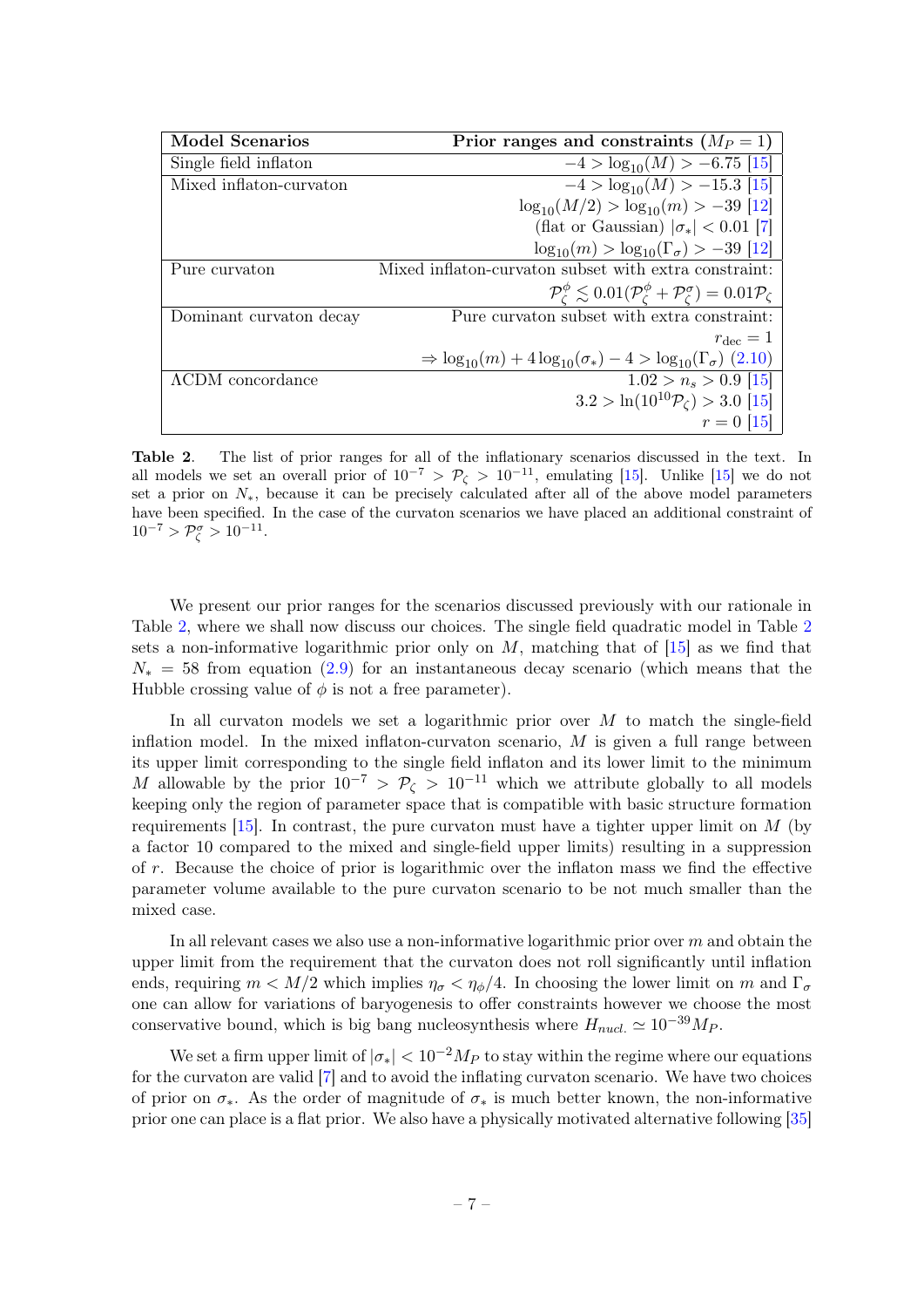to the obtain the equilibrium distribution of  $\sigma_*$  in a de Sitter background

$$
\Pr(\sigma_*) \propto \exp\left(-\frac{8\pi^2}{3H_*^4}V(\sigma_*)\right). \tag{3.3}
$$

This distribution is obtained due to the relaxation of the vacuum expectation value at the equilibrium limit being normally distributed over  $\sigma_* = 0$  with a standard deviation  $\propto M^2 N_*/m$ . We therefore carry out our analysis separately with both flat and Gaussian priors over  $\sigma_*$ to assess the effect, if any, this may have on the evidences. Note that even when using a Gaussian prior on  $\sigma_*$ , we truncate the range of the Gaussian to enforce  $|\sigma_*| < 10^{-2} M_P$ .

<span id="page-9-0"></span>Finally, the prior we place over  $\Gamma_{\sigma}$  in all scenarios is logarithmic where we find the ranges differ, setting an upper limit for the mixed and pure cases as  $m$  so that the curvaton oscillates before it decays and an upper limit for the dominant curvaton scenario from fixing  $r_{\text{dec}} = 1$  in equation [\(2.10\)](#page-4-0). The lower limit of  $\Gamma_{\sigma}$  in all 3 curvaton scenarios follows from the constraint that the curvaton must decay before big bang nucleosynthesis.

#### 3.2 Calculating the evidences

The evidence is far more computationally expensive to calculate than the maximum likelihood, particularly with large numbers of parameters, so other papers [\[14](#page-14-10)[–17\]](#page-14-17) have implemented nested sampling techniques to compensate for the increase in parameter volume. By comparison direct Monte Carlo methods – sampling across a grid of sufficiently narrow step size – are still feasible as a way of estimating the evidence for relatively small parameter spaces such as  $\{\mathcal{P}_{\zeta}, n_s, r, f_{\text{NL}}\}$  and we shall implement these methods in this paper.

Initially, we choose the following computation ranges and bin widths:

$$
3.4 > \ln(10^{10}P_{\zeta}) > 2.8, \qquad 1.02 > n_s > 0.9, \qquad 0.5 > r > 0, \qquad 30 > f_{\rm NL} > -20,
$$
  

$$
\Delta \ln(10^{10}P_{\zeta}) \simeq 0.006, \qquad \Delta n_s \simeq 0.001, \qquad \Delta r \simeq 0.005,
$$

where by marginalising only over the  $f_{\rm NL}$  measurement we reduce the effective number of parameters to be stored so that the data distribution can be represented in a multidimensional array and a Gaussian function is placed over  $f_{\text{NL}} = 0.8$  with  $\sigma(f_{\text{NL}}) = 5.0$  [\[36\]](#page-15-11), therefore it does not have an associated bin width. The widths are roughly consistent with selecting histogram bin sizes following the Freedman-Diaconis rule [\[37\]](#page-15-12), which takes into account the sample size of the *Planck* Markov chains  $\simeq 2 \times 10^4$  obtained from [\[31\]](#page-15-6).

Implemented for all models in this paper, our numerical method was as follows:

- 1. Smooth the binned MCMC chains over  $\{\ln(10^{10}\mathcal{P}_\zeta), n_s, r\}$  by kernel.
- 2. Multiply the smoothed likelihood by a Gaussian  $f_{NL}$  function to obtain the likelihood over  $\{\ln(10^{10}\mathcal{P}_c), n_s, r, f_{\rm NL}\}.$
- 3. Obtain 10<sup>6</sup> sampled points from our code to emulate a prior, where the single field was an effective delta function.
- 4. Sum the resultant likelihood from 2. over the prior mass to numerically approximate the evidence integral.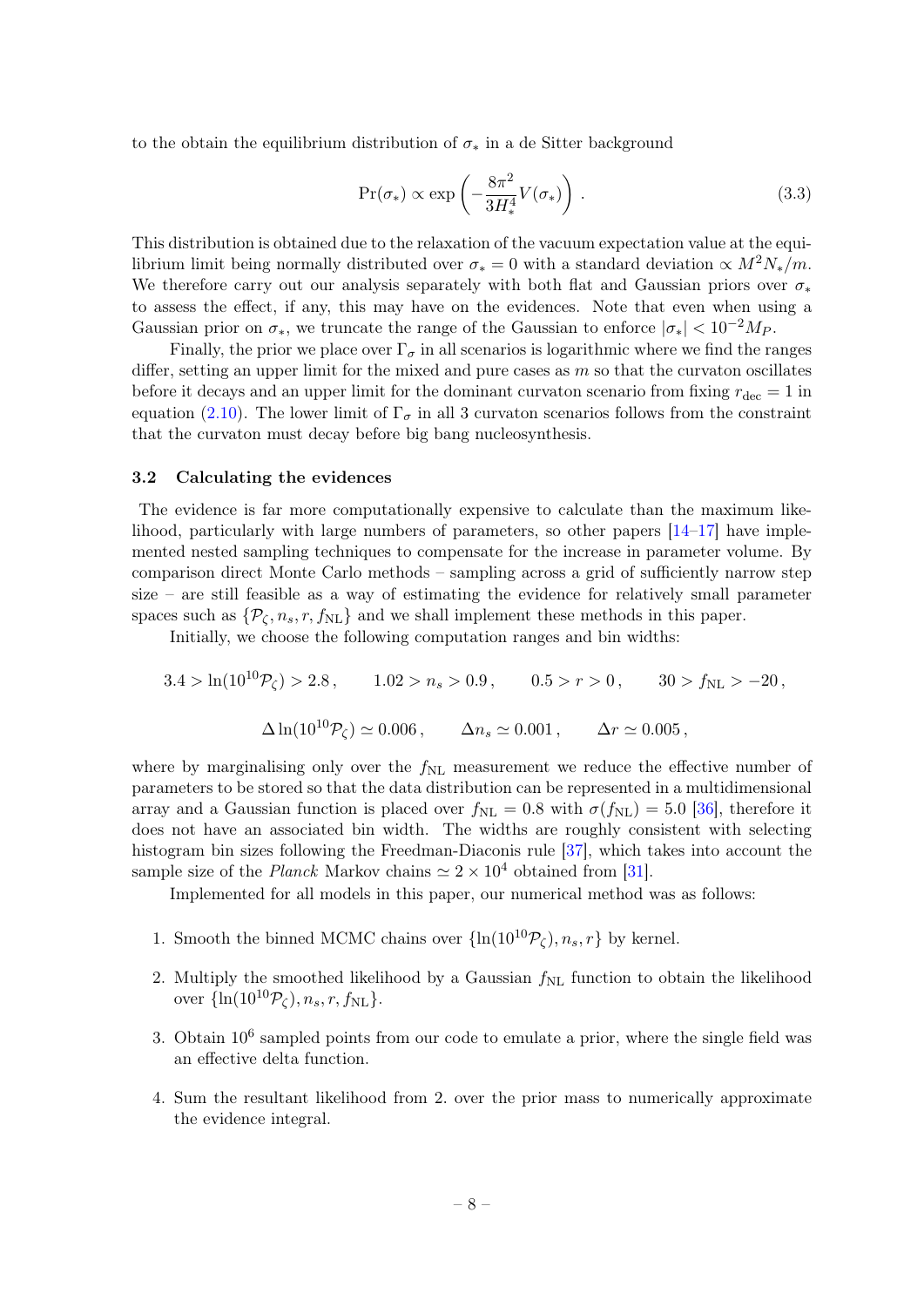| <b>Model Scenarios</b>                                     |     | $\ln(\mathcal{E}/\mathcal{E}_{ref})$ |
|------------------------------------------------------------|-----|--------------------------------------|
| Single field inflaton                                      | 6.6 | $-5.2$                               |
| Mixed inflaton-curvaton ( $\sigma_*$ flat prior)           | 3.7 | $-4.9$                               |
| Mixed inflaton-curvaton ( $\sigma_*$ Gaussian prior (3.3)) | 3.7 | $-4.6$                               |
| Pure curvation ( $\sigma_*$ flat prior)                    | 4.7 | $-4.7$                               |
| Pure curvation ( $\sigma_*$ Gaussian prior)                | 4.7 | $-4.6$                               |
| Dominant curvation decay ( $\sigma_*$ flat prior)          | 4.7 | $-4.6$                               |
| Dominant curvation decay ( $\sigma_*$ Gaussian prior)      | 4.7 |                                      |

**Table 3**. The ln( $\mathcal{E}/\mathcal{E}_{ref}$ ) and  $\Delta \chi_{eff}^2$  comparison statistics in the form of ratios against the  $\Lambda$ CDM refererence model over  $\{\mathcal{P}_{\zeta}, n_s, r, f_{NL}\}$  space with the Planck TT+lowP+BAO dataset as in [\[14\]](#page-14-10).

<span id="page-10-0"></span>For a dramatic difference in computational efficiency, when obtaining the smoothed likelihood from the MCMC chains, we have chosen to ignore the covariance between the background cosmological parameters and our chosen parameters  $\{\ln(10^{10}\mathcal{P}_\zeta), n_s, r\}$  by foregoing marginalisation. This ignorance necessarily introduces an error into our calculation of the likelihood function over  $\{\ln(10^{10}\mathcal{P}_\ell), n_s, r, f_{NL}\}\$ and therefore an error in the  $\ln \mathcal{E}$  ratios. To test that this is small, we have compared our evidence ratios of monomial potentials, the simple Higgs inflationary potential and radiatively corrected Higgs potential to those obtained by *Planck* 2013, *Planck* 2015 and  $|16|$ .

The ln E ratios for monomial potentials can be matched to *Planck* 2013 in [\[15\]](#page-14-16) up to an error of  $\mathcal{O}(0.1)$ . Planck 2015 use an alternative baseline model ( $R^2$  inflation) to calculate their evidence ratios, however we are able to verify an error of  $\mathcal{O}(0.1)$  when directly taking the ratios between our test monomial potentials. Finally, we find our error is also of  $\mathcal{O}(0.1)$  when comparing our calculated evidence ratios to those obtained in [\[16\]](#page-14-18) using monomial potentials, the simple Higgs inflationary potential and radiatively corrected Higgs potential.

We present in Table [3](#page-9-0)  $\Delta \chi_{eff}^2$  values and evidence ratios computed for each of the scenar-ios. The results are discussed in the next section. In table [4](#page-10-0) we calculate the required  $1 - \sigma$ error bar,  $\sigma(f_{\text{NL}})$ , which observations are required to reach for each of the curvaton scenarios to have  $\ln(\mathcal{E}/\mathcal{E}_{ref}) \simeq 0$  against ACDM. We do this for two fiducial values of  $f_{NL} \neq 0$ , firstly for the attractor value of ( $r_{\text{dec}} = 1$ )  $f_{\text{NL}} = -5/4$  and secondly for the current  $2 - \sigma$  upper bound value of  $f_{\text{NL}} = 10.8$  [\[36\]](#page-15-11). These results assume that apart from a detection of  $f_{\text{NL}}$ , all other cosmological data including the observational constraints on the spectral index and r would remain the same.

One can find by (arbitrarily) setting  $f_{\rm NL} = 0$  for all models and re-sampling that the  $ln(\mathcal{E}/\mathcal{E}_{ref})$  values are unchanged up to  $\mathcal{O}(0.1)$ , which means that despite the curvaton scenario being a famous method of generating a potentially large non-Gaussianity, the observational constraint on  $f_{\rm NL}$  does not significantly disfavour the model or change the Bayesian evidence. However, in sharp contrast, by changing instead the power spectrum for all models, fixing them to be the same as  $\Lambda$ CDM concordance with  $3.2 > \ln(10^{10}P_C) > 3.0$ , we find an increase in the  $\ln(\mathcal{E}/\mathcal{E}_{ref})$  values by approximately 4.

With the especially tight error bar on  $\mathcal{P}_{\zeta}$  we expect to find at least one finely tuned parameter in all of the models we study. Such parameters may have wide prior ranges but only specific values within those ranges will correspond to a favoured region by the data, e.g.  $\log_{10}(M/M_P) \simeq -5.2$  for the single field fits the power spectrum well, but the observational error bar is less than 2% of the full range that is allowable by our globally imposed  $10^{-7} > \mathcal{P}_{\zeta} > 10^{-11}$  prior.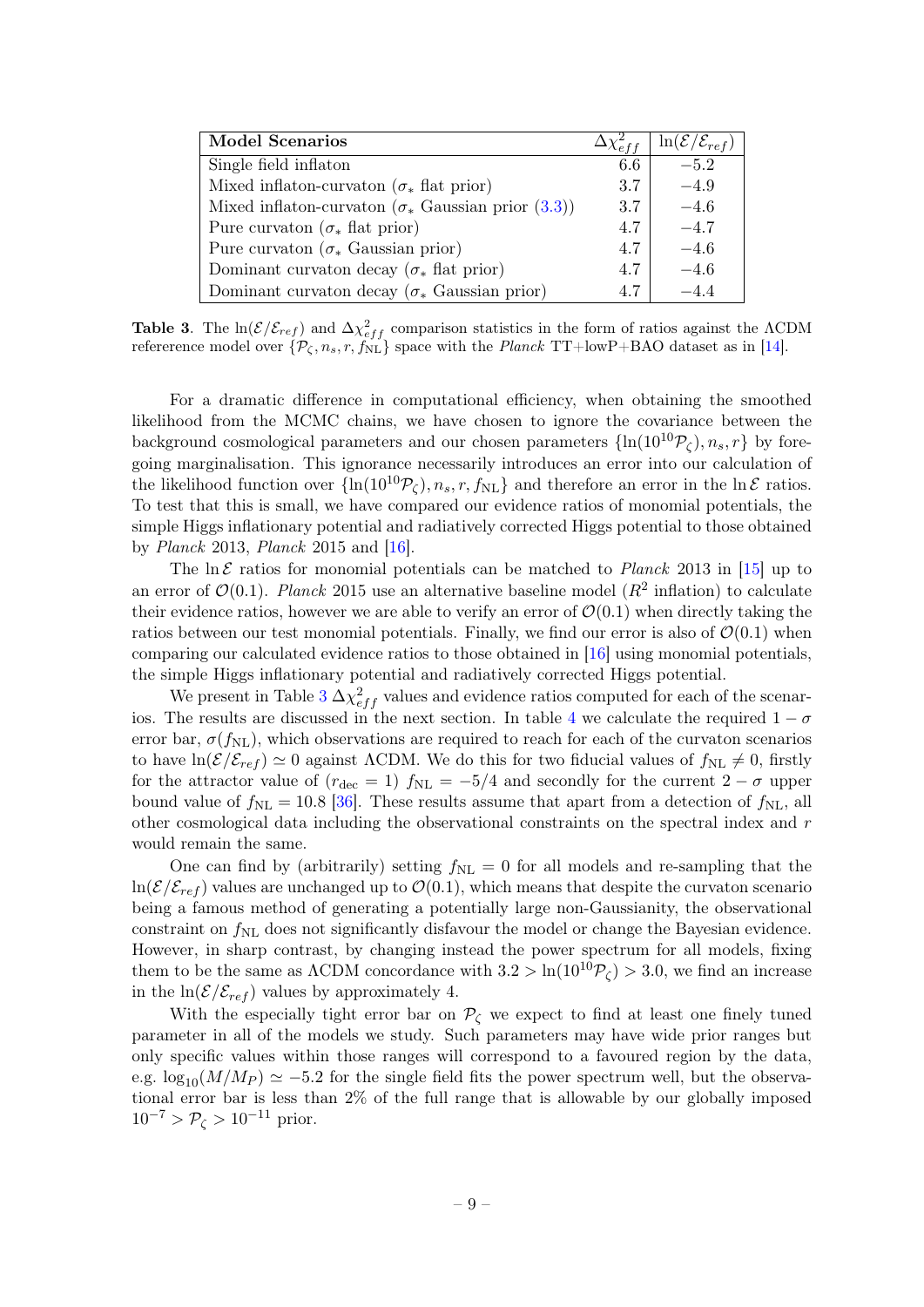| <b>Model Scenarios</b>                                | fiducial $f_{\rm NL}$ | $(f_{\rm NL})$ |
|-------------------------------------------------------|-----------------------|----------------|
| Mixed inflaton-curvation ( $\sigma_*$ flat prior)     | $-5/4$                | 0.4            |
| Mixed inflaton-curvation ( $\sigma_*$ Gaussian prior) | $-5/4$                | 0.4            |
| Pure curvation ( $\sigma_*$ flat prior)               | $-5/4$                | 0.4            |
| Pure curvation ( $\sigma_*$ Gaussian prior)           | $-5/4$                | 0.4            |
| Dominant curvation decay ( $\sigma_*$ flat prior)     | $-5/4$                | 0.4            |
| Dominant curvation decay ( $\sigma_*$ Gaussian prior) | $-5/4$                | 0.4            |
| Mixed inflaton-curvaton ( $\sigma_*$ flat prior)      | 10.8                  | 2.8            |
| Mixed inflaton-curvaton ( $\sigma_*$ Gaussian prior)  | 10.8                  | 2.6            |
| Pure curvation ( $\sigma_*$ flat prior)               | 10.8                  | 2.4            |
| Pure curvation ( $\sigma_*$ Gaussian prior)           | 10.8                  | 2.6            |

<span id="page-11-0"></span>**Table 4.** A list of required  $f_{NL}$  measurements with  $\sigma(f_{NL})$  precisions which observations are required to reach for each of the curvaton scenarios to have  $ln(\mathcal{E}/\mathcal{E}_{ref}) \simeq 0$  against ΛCDM. The measurement at  $f_{\text{NL}} = 10.8$  reflects the current  $2 - \sigma$  upper limit from observation [\[36\]](#page-15-11) and  $f_{\text{NL}} = -5/4$  would be a strong indication of the curvaton as it is derived from the case where  $r_{\text{dec}} = 1$  and the inflation perturbations are subdominant compared to the curvaton perturbations.

Altering the large ranges of both m and  $\Gamma_{\sigma}$  by shortening the lower bound from nucleosynthesis (10<sup>-39</sup>M<sub>P</sub>) to 10<sup>-30</sup>M<sub>P</sub> had minimal effect on the mixed curvaton log evidence – shifting its magnitude by just  $0.1$  – therefore we find with our results against this choice of prior is quite robust.

We set  $M$  to its favoured value for the curvaton model in section [3.2](#page-8-0) and found essentially no change in the evidence, whereas setting the same value for the single field suppressed most of the disfavoured region of its parameter volume and therefore the log evidence shifted from −5.2 to −1.3. One can explain this difference between models because by imposing a logarithmic prior on  $M$ , we find that most of the parameter volume of the mixed curvaton has  $\mathcal{P}_{\zeta}^{\sigma} > 0.99 \mathcal{P}_{\zeta}$  i.e. the curvaton contributes most to the admixture of the perturbations, therefore the parameters that determine its magnitude,  $r_{\text{dec}}$  and  $\sigma_*$  are those most affected by fine tuning.

We further note that because the majority of points in all of the curvaton scenarios have  $r_{\text{dec}} = 1$ , the finely tuned parameter of the curvaton model is essentially its vacuum expectation value  $\sigma_*$ . To prove that  $\sigma_*$  was fine tuned, we fixed both  $\log_{10}(M/M_P) \simeq -6.1$ and  $\sigma_* = 0.01$ , corresponding to the region in the parameter volume of the mixed curvaton that is favoured in the data by  $\mathcal{P}_{\zeta}^{\sigma}$  and we found a shift in the log evidence from  $-4.9$  to −1.9 as expected. The compensation for the extra parameters in the evidence can therefore be traced back to the choice of range in  $\sigma_*$ , but is essentially independent of its prior over the given range – Gaussian or flat – because the log evidence ratios do not vary significantly with this choice.

Performing the same analysis with the chains from the Planck 2013 release [\[15\]](#page-14-16) we found the evidence ratio of the mixed inflaton-curvaton scenario to be more disfavoured at −5.2 whereas the single field model was marginally preferred at −5.0. Following on from this we also obtained  $\Delta \chi_{eff}^2$  and  $\ln(\mathcal{E}/\mathcal{E}_{ref})$  values of the single field and curvaton scenarios using the BICEP/Keck/*Planck* data from [\[14\]](#page-14-10) and one can see that the curvaton improves against the single-field inflaton, where differences in the log evidence between the two models are generally between  $1.6 - 2.3$ .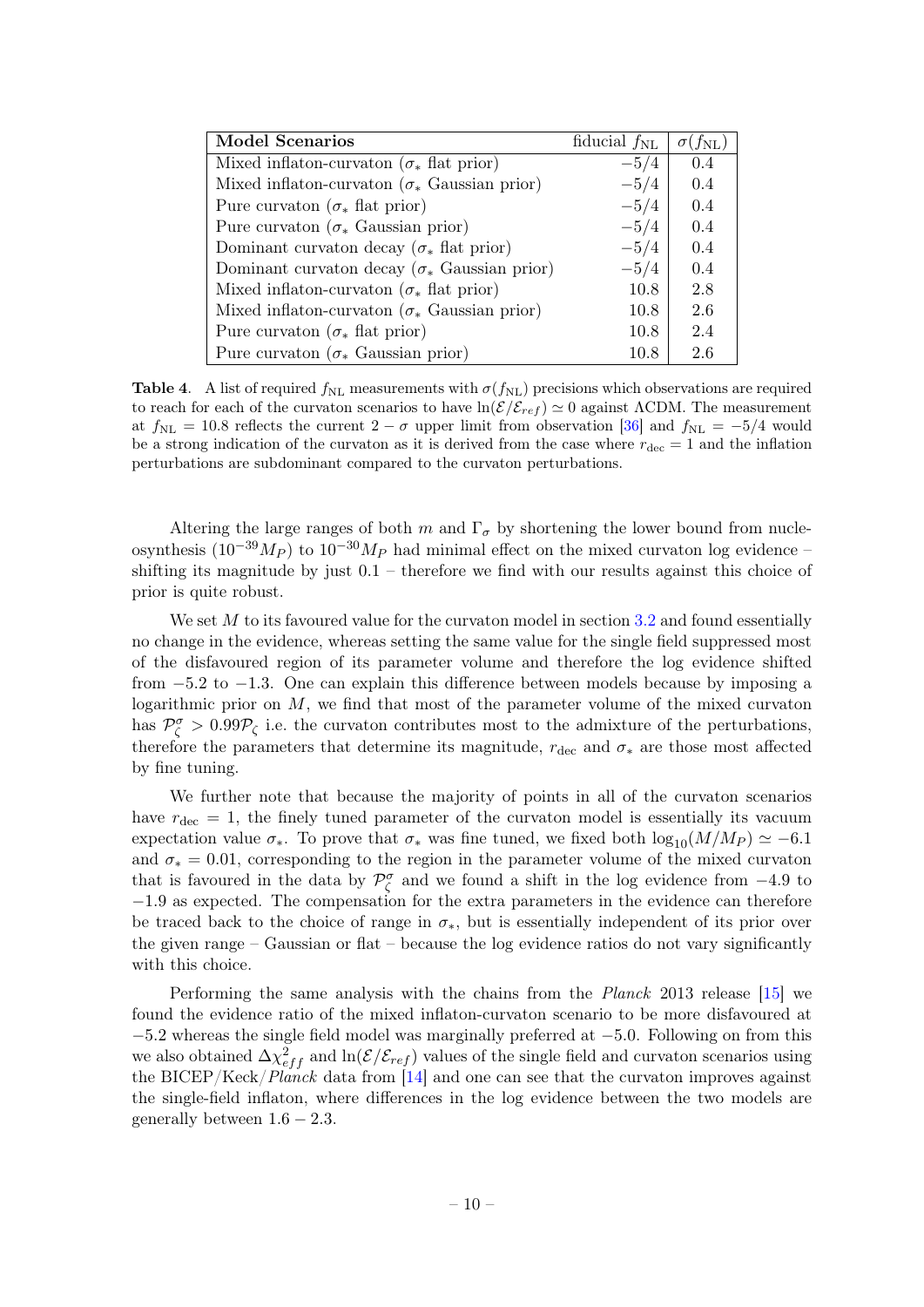| <b>Model Scenarios</b>                            | $\Delta \chi^2_{eff}$ | $\ln(\mathcal{E}/\mathcal{E}_{ref})$ |
|---------------------------------------------------|-----------------------|--------------------------------------|
| Single field inflaton                             | 10.4                  | $-7.0$                               |
| Mixed inflaton-curvatin ( $\sigma_*$ flat prior)  | 2.7                   | $-5.4$                               |
| Pure curvation ( $\sigma_*$ flat prior)           | 4.8                   | $-4.7$                               |
| Dominant curvation decay ( $\sigma_*$ flat prior) | 4.8                   | $-4.7$                               |

Table 5. The  $ln(\mathcal{E}/\mathcal{E}_{ref})$  and  $\Delta \chi_{eff}^2$  comparison statistics in the form of ratios against the  $\Lambda$ CDM refererence model over  $\{P_{\zeta}, n_s, r, f_{NL} \}$  space with the Planck TT+lowP+BKP dataset as in [\[14\]](#page-14-10).

#### 3.3 Discussion

It is clear from looking at the evidence ratios in Table [3](#page-9-0) that the data disfavours both the curvaton and quadratic single-field inflation model significantly with respect to the reference ΛCDM concordance model where all models listed have close to "strong evidence" against in accordance with Table [1,](#page-6-1) where the best fitting model according to its evidence appears to be the dominant curvaton by a fraction that is not significant according to the Jeffrey's scale.

The data appears to yield no discernible difference in the evidence between the single field inflaton and any of the curvaton models, the  $\Delta \chi_{eff}^2$  values indicate that the curvaton scenarios fit the data better but are penalised due to their parameter space wastage. The mixed inflaton-curvaton scenario has the better fit compared to the other two scenarios from its  $\Delta \chi_{eff}^2$  value due to the fact that it may cross deeper into the favoured region over  $\{n_s, r\}$ space with a larger tensor-to-scalar ratio, as can be seen from Fig. [1.](#page-6-0)

Performing our analysis with the BICEP/Keck data in section [3.2](#page-8-0) finds a relative improvement in the evidence of the curvaton, where on the Jeffrey's scale, all scenarios are categorised to prefer single-field inflation with "Weak evidence". However, evidence for all curvaton scenarios relative to  $\Lambda$ CDM is almost the same as using *Planck* data alone, the only significant change is the tighter constraint on  $r$  making the single-field model more disfavoured.

<span id="page-12-0"></span>At the end of section [3.2](#page-8-0) we calculated the changes that fixing the power spectrum predictions to those of ΛCDM have on the log evidence ratios and it is found in Table [4](#page-10-0) that in all cases the values shift by approximately 4. This is an interesting result as it not only demonstrates that the parameter with the largest influence on model selection for both the curvaton and single field inflaton is  $\mathcal{P}_{\zeta}$ , but also because the shift is roughly uniform for all models, it implies that the difference in the evidences between curvaton and single-field inflaton predominately derives from their differing parameter spaces over  $n_s$  and r space (but not  $f_{\rm NL}$  which is too weakly constrained to have much effect).

The choice of  $\sigma_*$  prior appears to have little effect on the evidences of Table [3,](#page-9-0) the pure and mixed curvaton scenarios still are disfavoured versus ΛCDM concordance with the same value and it is only the dominant curvaton scenario that appears to become slightly more favoured with the Gaussian prior. The logarithmic priors over a wide range of  $M$  and  $m$ largely reduce the effect that the constraint  $\mathcal{P}_{\zeta}^{\phi} \lesssim 0.01 \mathcal{P}_{\zeta}$  has in the pure curvaton scenario, making it unsurprising that there is little difference between the evidence ratios of the pure and mixed cases. We also found almost no sensitivity to changes in the minimum curvaton decay rate, increasing the lower bound on  $\Gamma_{\sigma}$  by ten orders of magnitude led to almost no change in the Bayesian evidence ratios.

In Table [4](#page-10-0) we find the required measurements and their associated precisions  $\sigma(f_{\rm NL})$ to make the curvaton scenario have the same evidence as the ΛCDM concordance model,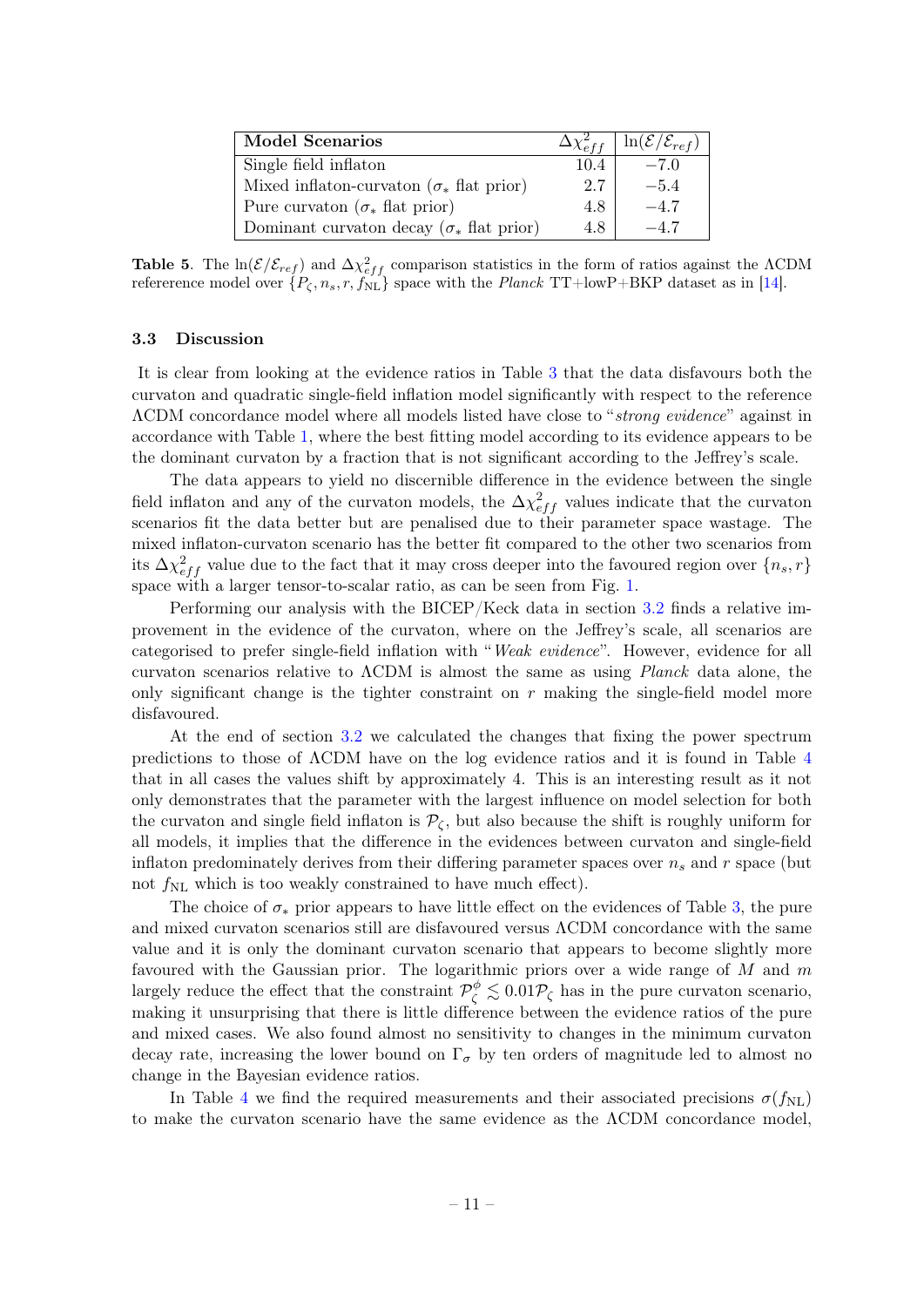assuming that all other observational data remains the same. We additionally assume that the measured value of  $f_{\rm NL}$  is centred on the fiducial value, with an error bar given in the right column of Table [4.](#page-10-0) If  $f_{\text{NL}}$  is as large as currently allowed at  $2 - \sigma$ , then Euclid should reach sufficient accuracy to favour the curvaton scenario, but in the limit of the dominant curvaton scenario which predicts  $f_{\text{NL}} = -5/4$  an error bar significantly below 1 will be required, which is forecast to be achievable in the longer term [\[21](#page-14-15)[–24\]](#page-15-0). Although a much higher precision on the measurement of  $f_{\text{NL}}$  is required if  $f_{\text{NL}} = -5/4$ , the required significance of the detection is about 3- $\sigma$ , which is lower than the detection significance of 3.5 to 4.5 –  $\sigma$  if  $f_{\rm NL} = 10.8$ . The reason is because a large part of the curvaton prior space corresponds to the dominant curvaton scenario, with  $r_{\text{dec}} = 1$  and  $f_{\text{NL}} = -5/4$ . In contrast, only a small region of parameter space corresponds to  $f_{\text{NL}} \simeq 10$ . This also means that if future data does detect  $f_{\rm NL} = -5/4$  we would have a strong motivation to believe this comes from the dominant curvaton scenario, but if  $f_{\rm NL} \simeq 10$  was detected one would want to also explore other scenarios capable of generating non-Gaussianity, to see if any model predicted this value in a large range of its parameter space.

Near the end of section [3.2](#page-8-0) we also made a comparison between the impact of the recent Planck 2015 release to the previous data from 2013 on the evidence. We find that the mixed curvaton becomes marginally more favoured against the single field inflaton by using the 2015, shifting from  $\ln(\mathcal{E}/\mathcal{E}_{ref}) = -5.2$  to  $-4.8$ . This slight change we deduce is from the tighter constraints placed over the tensor-to-scalar ratio in 2015, mildly favouring lower  $r$  regions than in the 2013 release.

Notice that by applying the prior  $|\sigma_*| < 10^{-2}$  (a small range compared to the inflaton's initial field value) we do not attempt to quantify whether the curvaton scenario is likely within a multi-field context. We are instead asking whether the curvaton scenario is preferred within the context of a Lagrangian with two quadratic potentials where one has been given a large initial field value to drive inflation, while the second has a small field value and small decay rate to potentially act as a curvaton. Within this context, we find that Planck data is inconclusive but the addition of BICEP/Keck data prefers the curvaton scenario.

#### 4 Conclusions

We find that both single-field quadratic inflation and the curvaton scenario (added to an inflaton field with quadratic potential) are strongly disfavoured relative to a ΛCDM reference model, which has Gaussian perturbations and no tensor perturbations. However the data is not good enough to discriminate between single-field quadratic inflation and the curvaton scenario, despite the curvaton scenario having three additional parameters. The priors are listed in Table [2.](#page-7-0)

<span id="page-13-0"></span>We studied three variants of the curvaton scenario, 1) the original "pure" scenario in which the inflation perturbations are neglected, 2) a subset of this case where the curvaton dominates the background energy density before it decays and 3) the mixed inflaton-curvaton scenario in which the perturbations of the inflaton are allowed to be large. The Bayesian evidence was similar for all three cases, probably because the majority of the prior space matches the dominant curvaton scenario. The mixed scenario has the best fit, as can be seen by eye from Fig. [1,](#page-6-0) corresponding to a value of  $r \approx 0.06$ . However only a small part of the available parameter space (were the inflation mass is close to its required value in the single field case) generates a non-negligible value of  $r$ . In most of the allowed parameter space,  $r$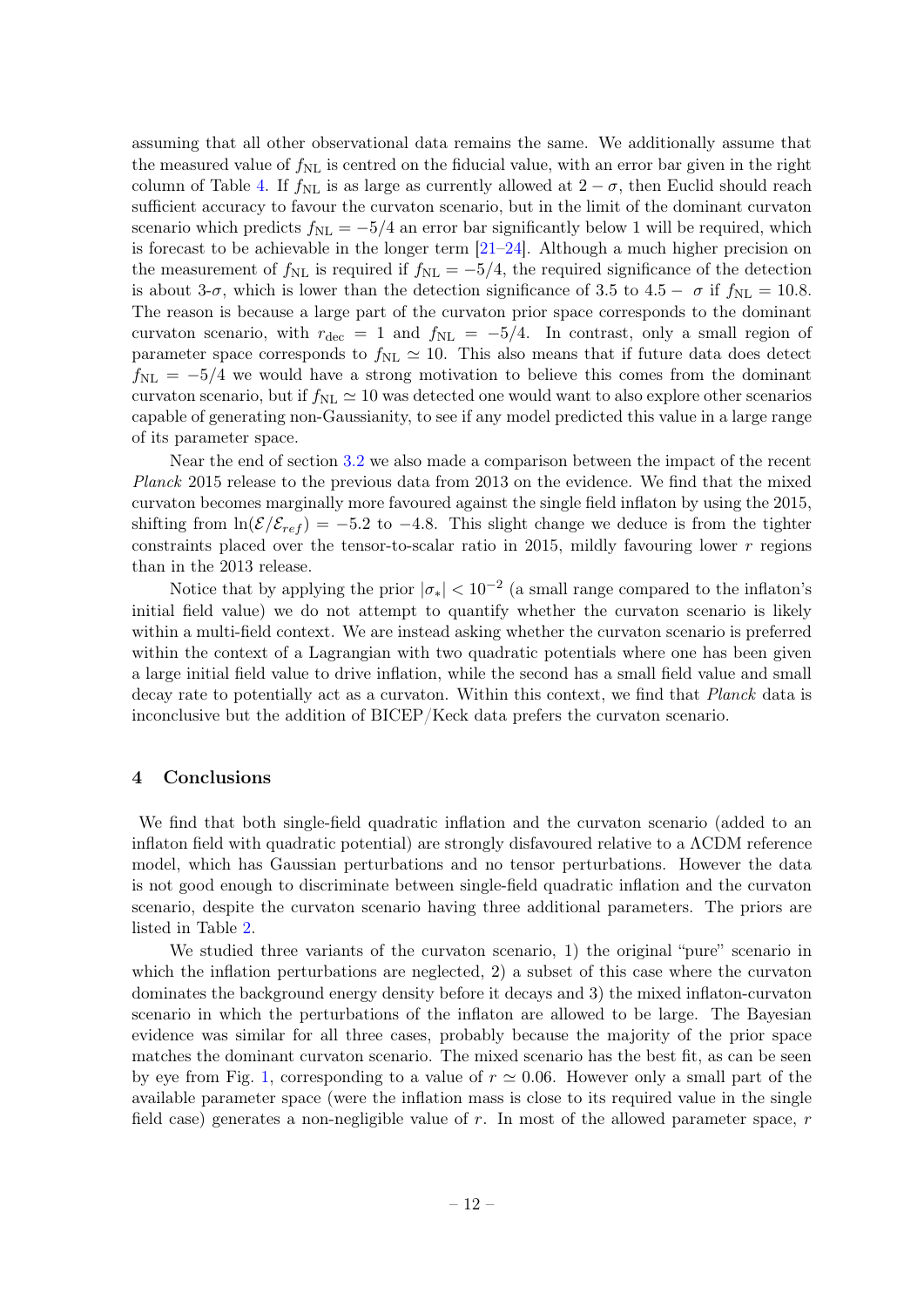<span id="page-14-0"></span>is negligibly small for the mixed scenario, as it is by definition in the pure and dominant curvaton scenarios.

<span id="page-14-3"></span><span id="page-14-2"></span><span id="page-14-1"></span>The Bayesian evidence ratios are not very sensitive to our choice of priors. We consider both a uniform and a Gaussian prior over the initial curvaton value,  $\sigma_*$ , and find very little change in the results. In both cases we require  $|\sigma_*| < 0.01 M_P$ . Interestingly, we have found that the possibility of large non-Gaussianity in the curvaton scenario does not make it disfavoured, since if one drops the observational constraint on  $f_{NL}$  the evidence ratios hardly change. We also apply the priors  $10^{-7} > \mathcal{P}_\zeta > 10^{-11}$  and  $10^{-7} > \mathcal{P}_\zeta^{\sigma} > 10^{-11}$ . For simplicity we assume that the inflation decays instantaneously after inflation ends, dropping this requirement would leave the inflation scenario with two free parameters and the curvaton with five parameters.

<span id="page-14-14"></span><span id="page-14-8"></span><span id="page-14-5"></span><span id="page-14-4"></span>The degeneracy in the evidences of single field and the curvaton in this paper demonstrate a situation where the Jeffrey's scale has essentially failed to find a preferred model given the data, despite some penalties included for wastage of parameter space. An important next step in order to break the degeneracy might be to find the Bayesian complexity of both models as in [\[16\]](#page-14-18). We expect such an analysis would be more punishing to the curvaton due to the additional parameters it requires.

<span id="page-14-9"></span><span id="page-14-7"></span><span id="page-14-6"></span>We find the required measurements and their associated precisions  $\sigma(f_{NL})$  to render the curvaton scenarios the same as the ΛCDM concordance model in the evidence, assuming that all other observational data remains the same. The conclusions from this analysis are twofold: firstly, if  $f_{\rm NL}$  is as large as currently allowed at  $2-\sigma$  from Planck 2015, then Euclid should reach sufficient accuracy to favour the curvaton scenario and secondly, in the limit of the dominant curvaton scenario which predicts  $f_{\text{NL}} = -5/4$  an error bar significantly below 1 will be required, which is forecast to be achievable in the longer term  $[21-24]$  $[21-24]$ . Unless  $f_{\text{NL}}$ is significantly larger than unity, the error bar on  $f_{NL}$  needs to be decreased by over an order of magnitude before non-Gaussianity has a significant effect on model selection.

<span id="page-14-18"></span><span id="page-14-17"></span><span id="page-14-16"></span><span id="page-14-10"></span>We have shown it is possible to find a simple multi-field model that is indistinguishable from the single-field quadratic inflaton using the Bayesian evidence combined with the Planck 2015 data, despite having thee additional model parameters. The curvaton scenario is favoured when using the BICEP/Keck/Planck data. We suggest that this result may be viewed in two ways: firstly, we may further strengthen the incentive to improve the current constraint on primordial non-Gaussianity as a tool to distinguish between inflationary potentials and secondly, one may take this result as motivation to explore the parameter space and Bayesian evidence of other multi-field models in future work.

#### <span id="page-14-12"></span><span id="page-14-11"></span>Acknowledgments

<span id="page-14-13"></span>RH was supported by a Royal Society Summer Research Studentship for the main duration of this work. CB is supported by a Royal Society University Research Fellowship. The authors wish to thank Tommaso Giannantonio, Antony Lewis, Andrew Liddle, Jerome Martin, Hiranya Peris, Christophe Ringeval and especially Vincent Vennin for helpful discussions.

#### <span id="page-14-15"></span>References

- [1] D. H. Lyth and D. Wands, Generating the curvature perturbation without an inflaton, Phys.Lett. B524 (2002) 5–14, [[hep-ph/0110002](http://xxx.lanl.gov/abs/hep-ph/0110002)].
- [2] K. Enqvist and M. S. Sloth, Adiabatic CMB perturbations in pre big bang string cosmology, Nucl.Phys. B626 (2002) 395–409, [[hep-ph/0109214](http://xxx.lanl.gov/abs/hep-ph/0109214)].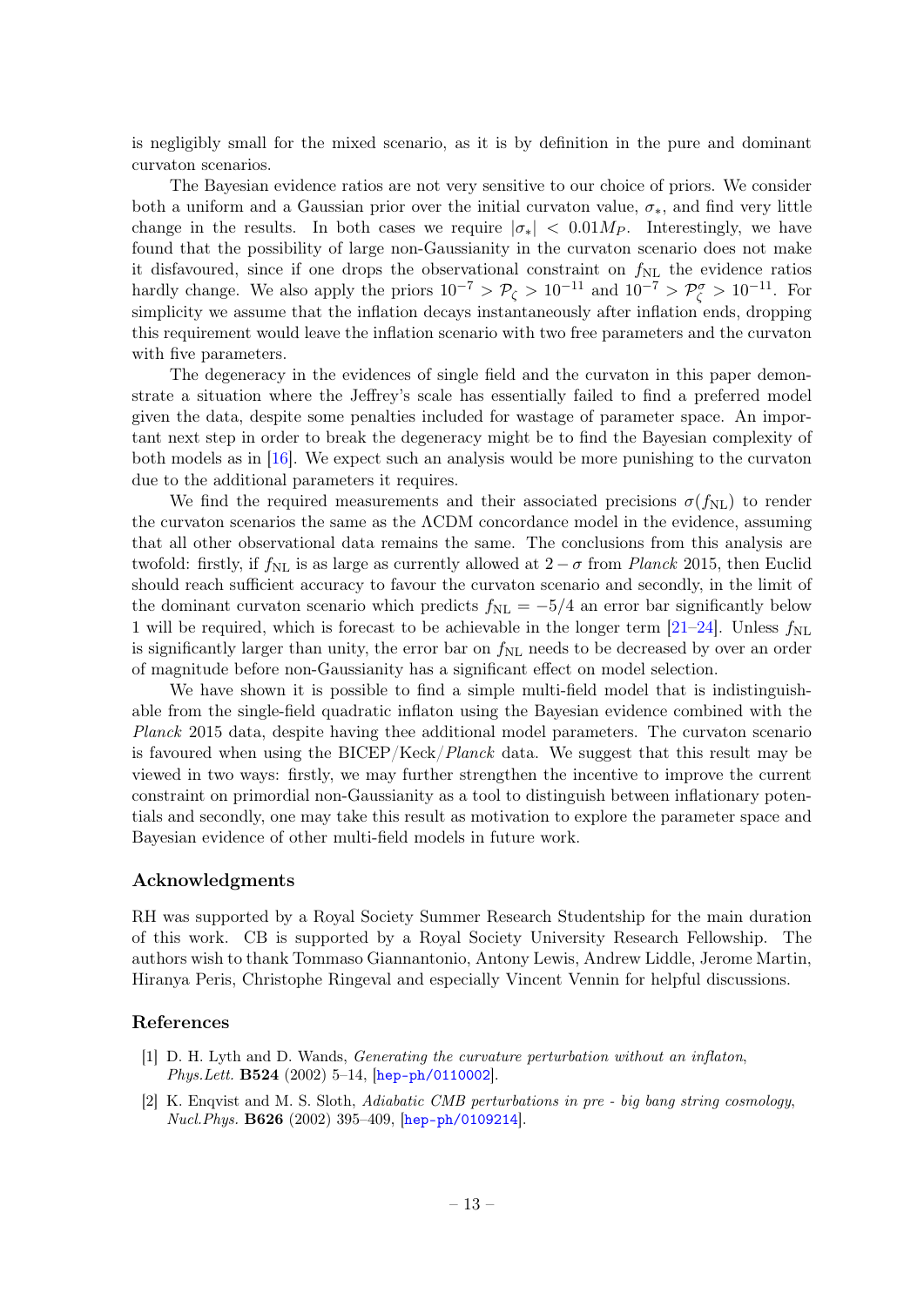- <span id="page-15-0"></span>[3] T. Moroi and T. Takahashi, Effects of cosmological moduli fields on cosmic microwave background, Phys.Lett. B522 (2001) 215–221, [[hep-ph/0110096](http://xxx.lanl.gov/abs/hep-ph/0110096)].
- <span id="page-15-1"></span>[4] S. Mollerach, Isocurvature Baryon Perturbations and Inflation, Phys.Rev. D42 (1990) 313–325.
- <span id="page-15-2"></span>[5] A. D. Linde and V. F. Mukhanov, Nongaussian isocurvature perturbations from inflation, Phys.Rev. D56 (1997) 535–539, [[astro-ph/9610219](http://xxx.lanl.gov/abs/astro-ph/9610219)].
- <span id="page-15-3"></span>[6] K. Dimopoulos, D. Lyth, A. Notari, and A. Riotto, The Curvaton as a pseudoNambu-Goldstone boson, JHEP 0307 (2003) 053, [[hep-ph/0304050](http://xxx.lanl.gov/abs/hep-ph/0304050)].
- [7] D. Langlois and F. Vernizzi, *Mixed inflaton and curvaton perturbations, Phys.Rev.* **D70** (2004) 063522, [[astro-ph/0403258](http://xxx.lanl.gov/abs/astro-ph/0403258)].
- <span id="page-15-4"></span>[8] T. Moroi, T. Takahashi, and Y. Toyoda, Relaxing constraints on inflation models with curvaton, Phys.Rev. D72 (2005) 023502, [[hep-ph/0501007](http://xxx.lanl.gov/abs/hep-ph/0501007)].
- <span id="page-15-5"></span>[9] T. Moroi and T. Takahashi, Implications of the curvaton on inflationary cosmology, Phys.Rev. D72 (2005) 023505, [[astro-ph/0505339](http://xxx.lanl.gov/abs/astro-ph/0505339)].
- <span id="page-15-6"></span>[10] K. Ichikawa, T. Suyama, T. Takahashi, and M. Yamaguchi, Non-Gaussianity, Spectral Index and Tensor Modes in Mixed Inflaton and Curvaton Models, Phys.Rev. D78 (2008) 023513, [[arXiv:0802.4138](http://xxx.lanl.gov/abs/0802.4138)].
- <span id="page-15-8"></span><span id="page-15-7"></span>[11] K. Dimopoulos, K. Kohri, D. H. Lyth, and T. Matsuda, The inflating curvaton, JCAP 1203 (2012) 022, [[arXiv:1110.2951](http://xxx.lanl.gov/abs/1110.2951)].
- <span id="page-15-9"></span>[12] N. Bartolo and A. R. Liddle, The Simplest curvaton model, Phys.Rev. D65 (2002) 121301, [[astro-ph/0203076](http://xxx.lanl.gov/abs/astro-ph/0203076)].
- [13] C. T. Byrnes, M. Cortês, and A. R. Liddle, Comprehensive analysis of the simplest curvaton model, Phys.Rev. D90 (2014) 023523, [[arXiv:1403.4591](http://xxx.lanl.gov/abs/1403.4591)].
- <span id="page-15-10"></span>[14] Planck Collaboration Collaboration, P. Ade et al., Planck 2015. XX. Constraints on inflation, [arXiv:1502.0211](http://xxx.lanl.gov/abs/1502.0211).
- <span id="page-15-11"></span>[15] Planck Collaboration Collaboration, P. Ade et al., Planck 2013 results. XXII. Constraints on inflation, [arXiv:1303.5082](http://xxx.lanl.gov/abs/1303.5082).
- <span id="page-15-12"></span>[16] J. Martin, C. Ringeval, R. Trotta, and V. Vennin, The Best Inflationary Models After Planck, JCAP 1403 (2014) 039, [[arXiv:1312.3529](http://xxx.lanl.gov/abs/1312.3529)].
- [17] R. Easther and H. V. Peiris, Bayesian Analysis of Inflation II: Model Selection and Constraints on Reheating, Phys.Rev. D85 (2012) 103533, [[arXiv:1112.0326](http://xxx.lanl.gov/abs/1112.0326)].
- [18] T. Giannantonio and E. Komatsu, Bayesian evidence of nonstandard inflation: Isocurvature perturbations and running spectral index, Phys.Rev. D91 (2015), no. 2 023506, [[arXiv:1407.4291](http://xxx.lanl.gov/abs/1407.4291)].
- [19] G. Lazarides, R. R. de Austri, and R. Trotta, Constraints on a mixed inflaton and curvaton scenario for the generation of the curvature perturbation, Phys.Rev. D70 (2004) 123527, [[hep-ph/0409335](http://xxx.lanl.gov/abs/hep-ph/0409335)].
- [20] J. Ellis, M. Fairbairn, and M. Sueiro, Rescuing Quadratic Inflation, JCAP 1402 (2014) 044, [[arXiv:1312.1353](http://xxx.lanl.gov/abs/1312.1353)].
- [21] T. Giannantonio, C. Porciani, J. Carron, A. Amara, and A. Pillepich, Constraining primordial non-Gaussianity with future galaxy surveys, Mon.Not.Roy.Astron.Soc. 422 (2012) 2854–2877, [[arXiv:1109.0958](http://xxx.lanl.gov/abs/1109.0958)].
- [22] S. Camera, M. G. Santos, and R. Maartens, Probing primordial non-Gaussianity with SKA galaxy redshift surveys: a fully relativistic analysis, [arXiv:1409.8286](http://xxx.lanl.gov/abs/1409.8286).
- [23] O. Doré, J. Bock, P. Capak, R. de Putter, T. Eifler, et al., SPHEREx: An All-Sky Spectral Survey, [arXiv:1412.4872](http://xxx.lanl.gov/abs/1412.4872).